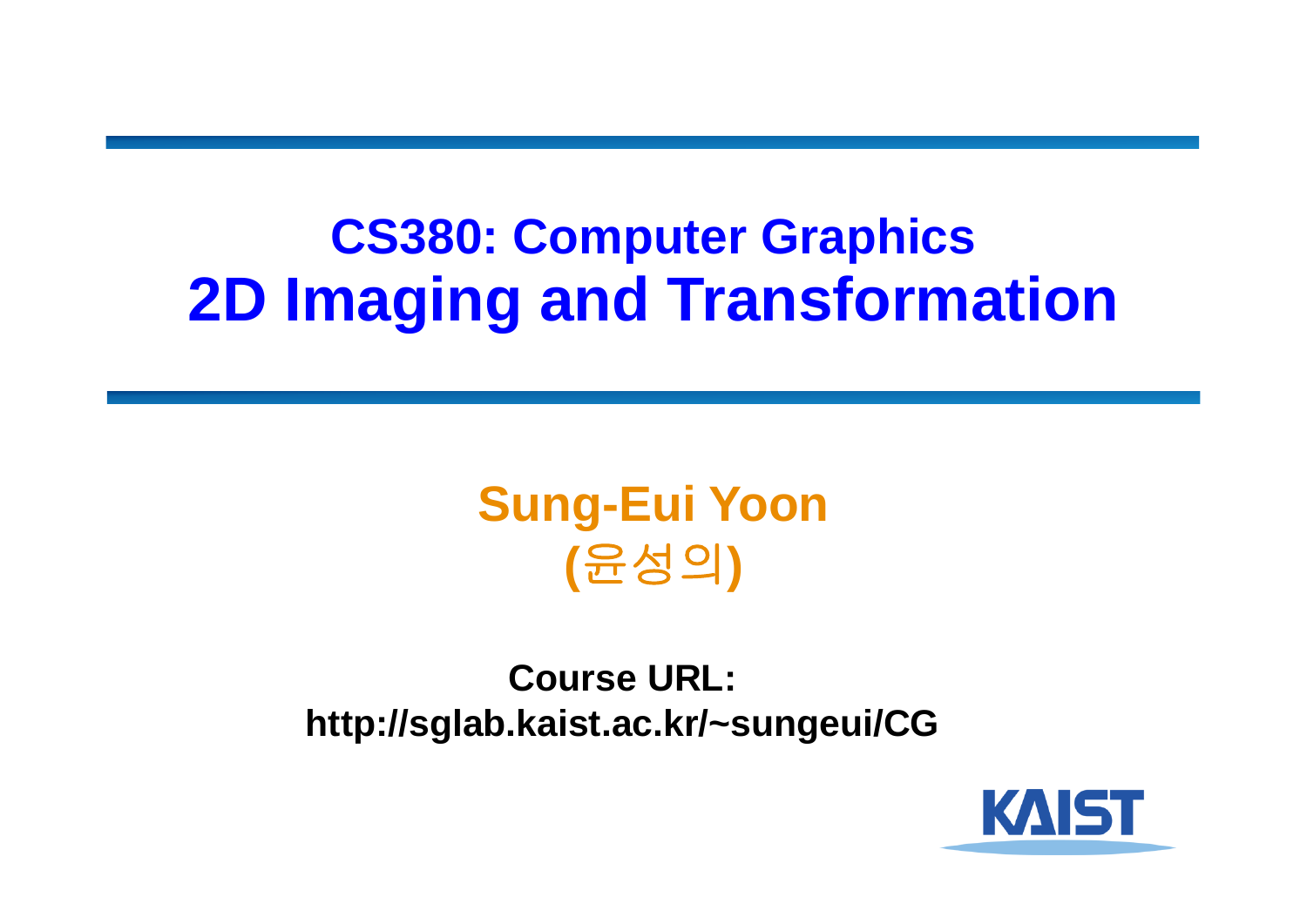## **Class Objectives**

- **Write down simple 2D transformation matrixes**
- **Understand the homogeneous coordinates and its benefits**
- **Know OpenGL-transformation related API**
- **Implement idle-based animation method**
- **Related chapter in the book**
	- **2.2 2D Transformation**

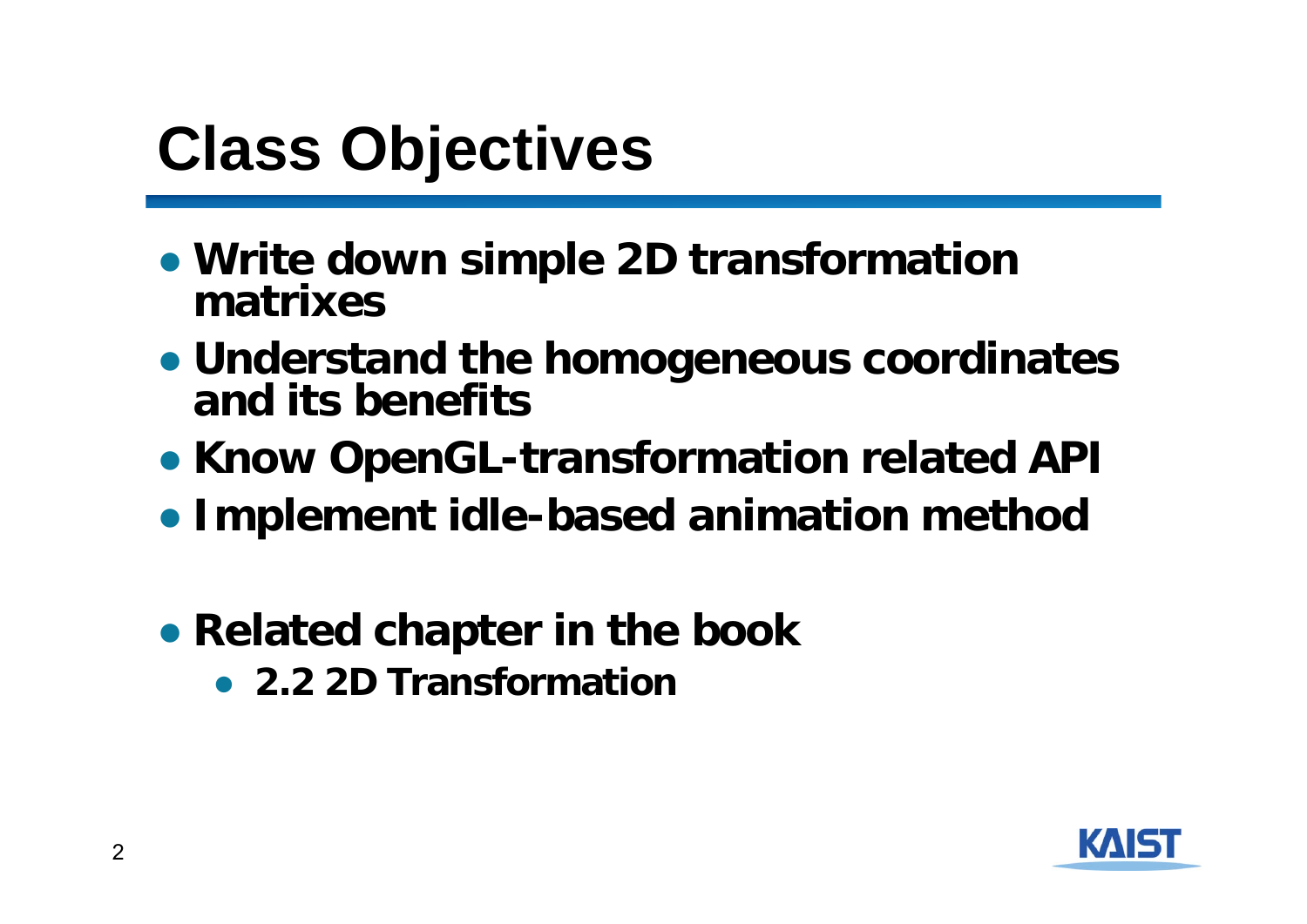# **2D Geometric Transforms**

- **Functions to map points from one place to another**
- **Geometric transforms can be applied to**
	- ● **Drawing primitives (points, lines, conics, triangles)**
	- ● **Pixel coordinates of an image**



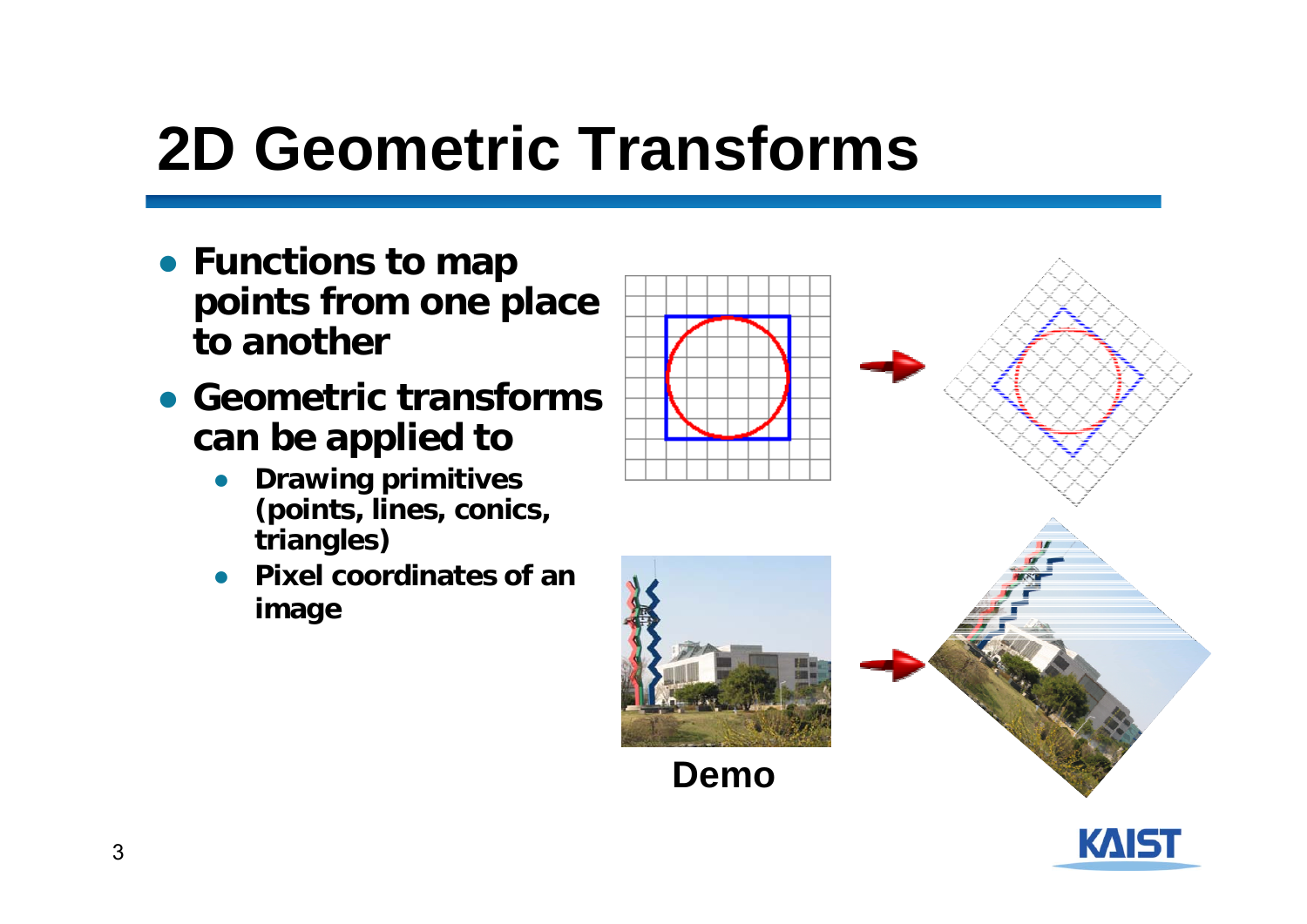#### **Translation**

● **Translations have the following form:** 

$$
\mathbf{x'} = \mathbf{x} + \mathbf{t}_{\mathbf{x}} \qquad \begin{bmatrix} x' \\ y' \end{bmatrix} = \begin{bmatrix} x \\ y \end{bmatrix} + \begin{bmatrix} t_{\mathbf{x}} \\ t_{\mathbf{y}} \end{bmatrix}
$$

- **inverse function: undoes the translation:**  $x = x' - t_x$ **y = y' - ty**
- **identity: leaves every point unchanged**

$$
x' = x + 0
$$
  

$$
y' = y + 0
$$

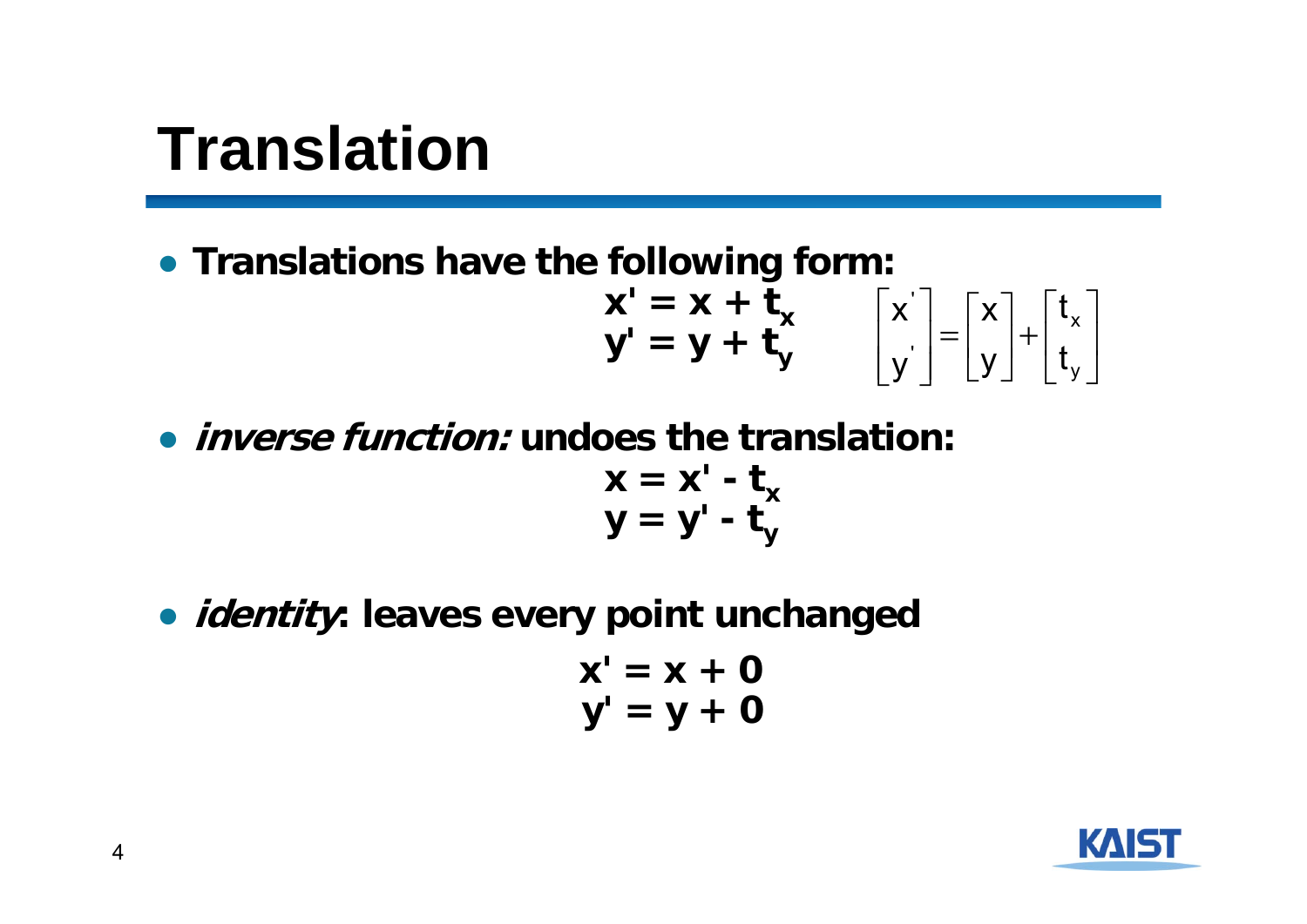## **2D Rotations**

● **Another group - rotation about the origin:**

$$
x' = \begin{bmatrix} \cos \theta & -\sin \theta \\ \sin \theta & \cos \theta \end{bmatrix} \begin{bmatrix} x \\ y \end{bmatrix} = R \begin{bmatrix} x \\ y \end{bmatrix}
$$

$$
R^{-1} = \begin{bmatrix} \cos \theta & \sin \theta \\ -\sin \theta & \cos \theta \end{bmatrix}
$$

$$
R_{\theta=0} = \begin{bmatrix} 1 & 0 \\ 0 & 1 \end{bmatrix}
$$

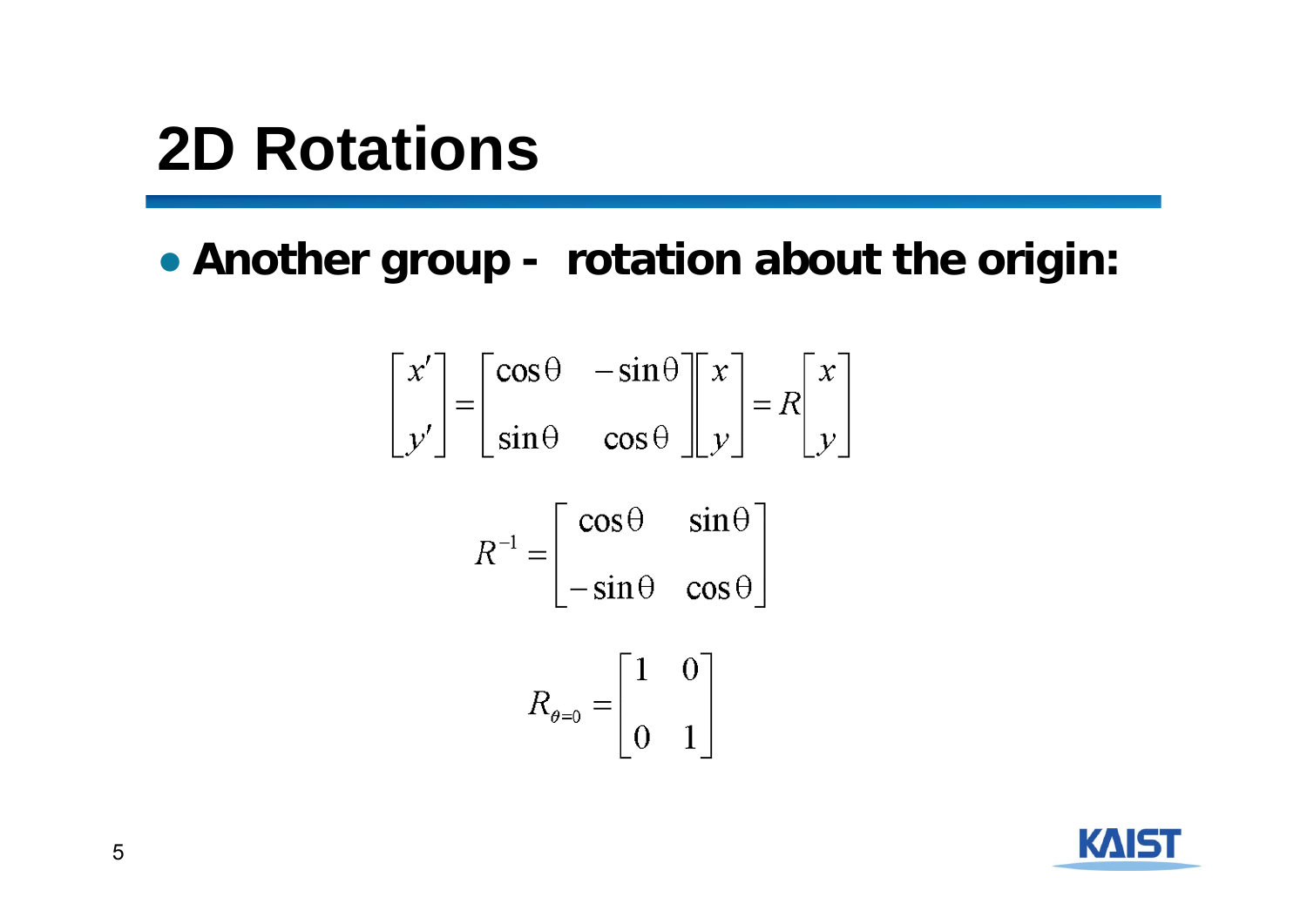## **Rotations in Series**

● **We want to rotate the object 30 degree and, then, 60 degree**

$$
\begin{bmatrix} x' \\ y' \end{bmatrix} = \begin{bmatrix} \cos(60) & -\sin(60) \\ \sin(60) & \cos(60) \end{bmatrix} \begin{bmatrix} \cos(30) & -\sin(30) \\ \sin(30) & \cos(30) \end{bmatrix} \begin{bmatrix} x \\ y \end{bmatrix}
$$
\nWe can merge  
\nmultiple rotations into  
\none rotation matrix  
\n
$$
\begin{bmatrix} x' \\ y' \end{bmatrix} = \begin{bmatrix} \cos(90) & -\sin(90) \\ \sin(90) & \cos(90) \end{bmatrix} \begin{bmatrix} x \\ y \end{bmatrix}
$$

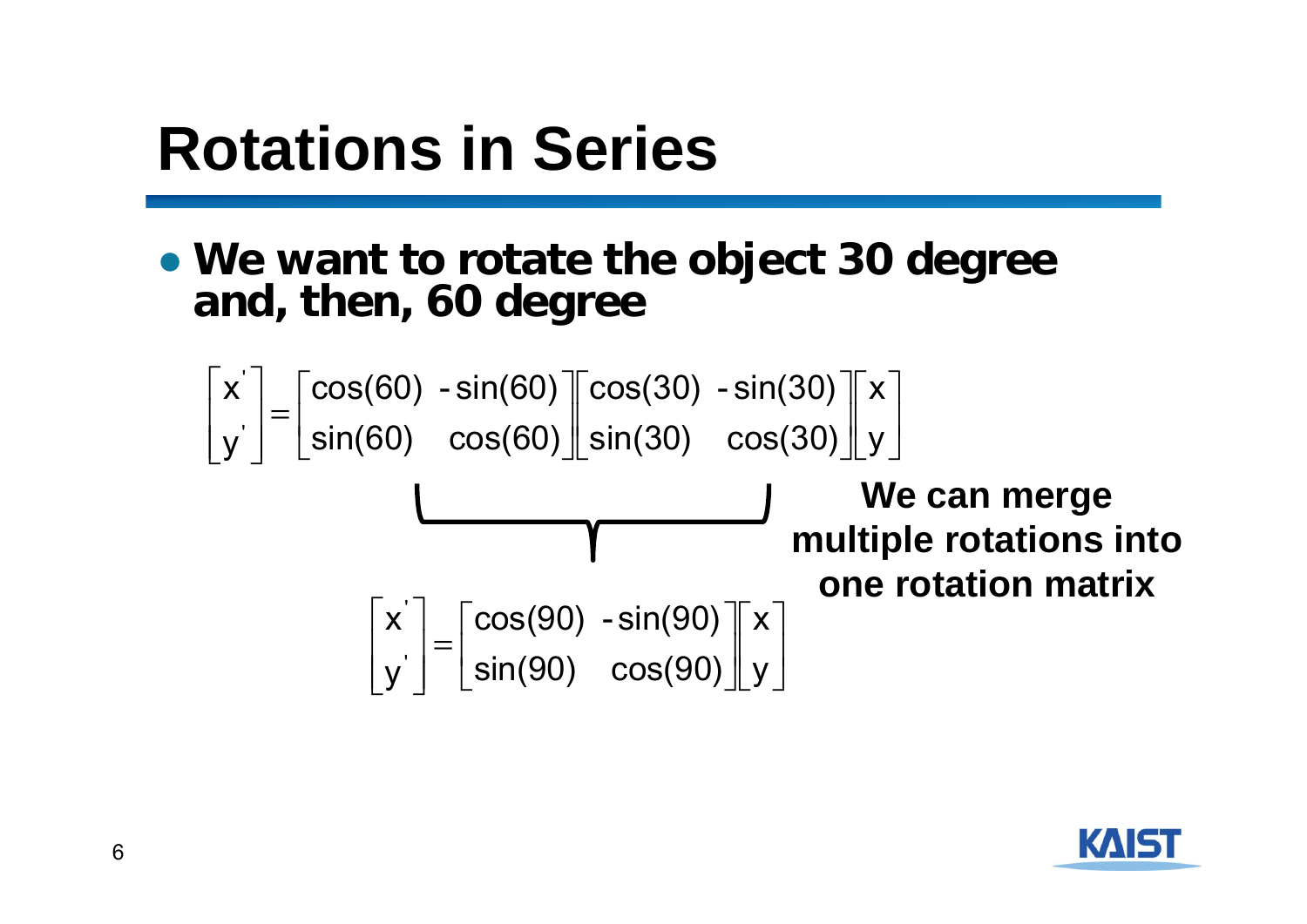## **Euclidean Transforms**

#### ● **Euclidean Group**

- **Translations + rotations**
- **Rigid body transforms**
- **Properties:** 
	- **Preserve distances**
	- **Preserve angles**
	- **How do you represent these functions?**

$$
\begin{bmatrix} x' \\ y' \end{bmatrix} = \begin{bmatrix} \cos \theta & -\sin \theta \\ \sin \theta & \cos \theta \end{bmatrix} \begin{bmatrix} x \\ y \end{bmatrix} + \begin{bmatrix} t_x \\ t_y \end{bmatrix}
$$



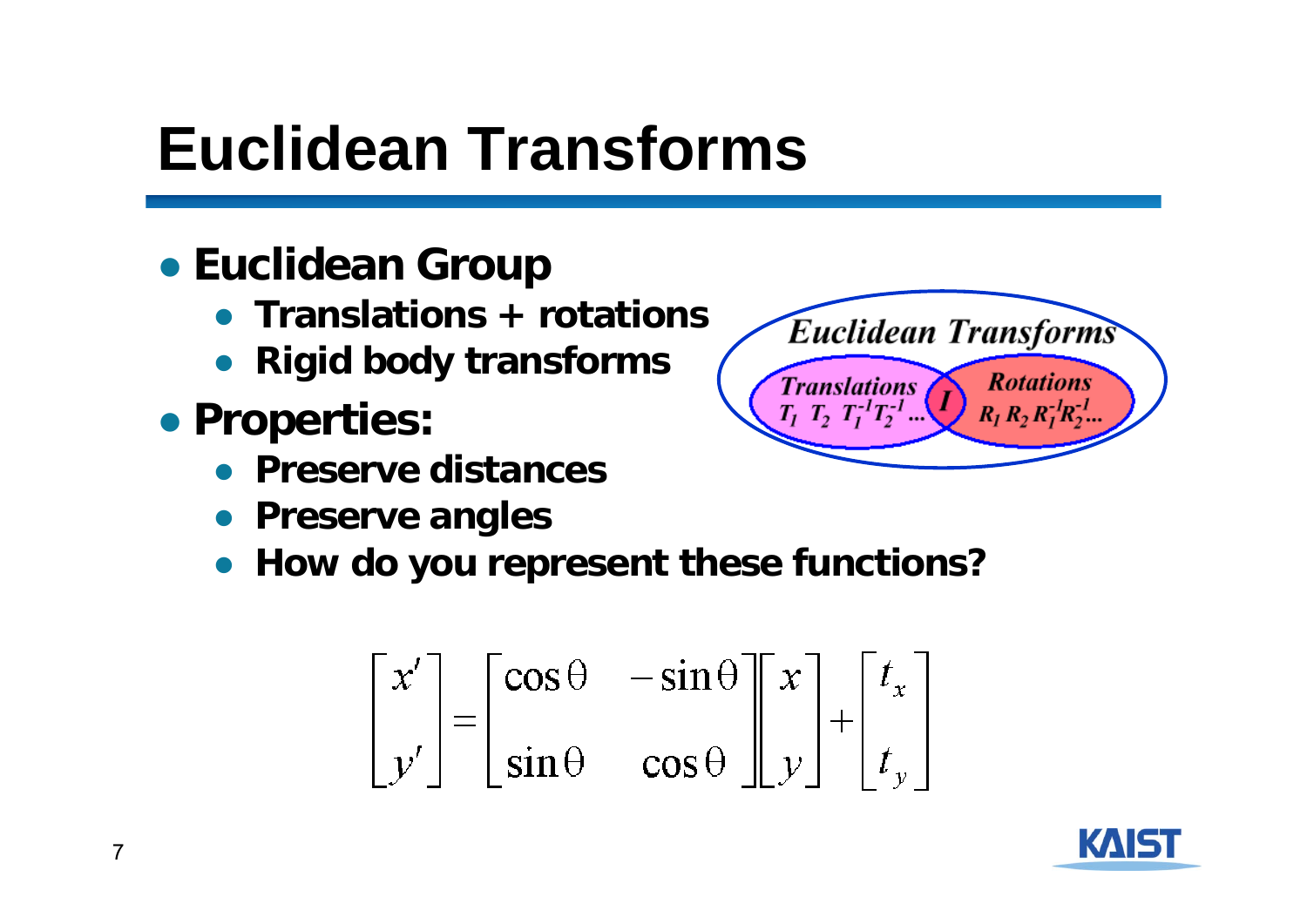## **Problems with this Form**

- **Translation and rotation considered separately**
	- **Typically we perform a series of rotations and translations to place objects in world space**
	- ● **It's inconvenient and inefficient in the previous form**
	- **Inverse transform involves multiple steps**
- **How can we address it?**
	- **How can we represent the translation as a matrix multiplication?**

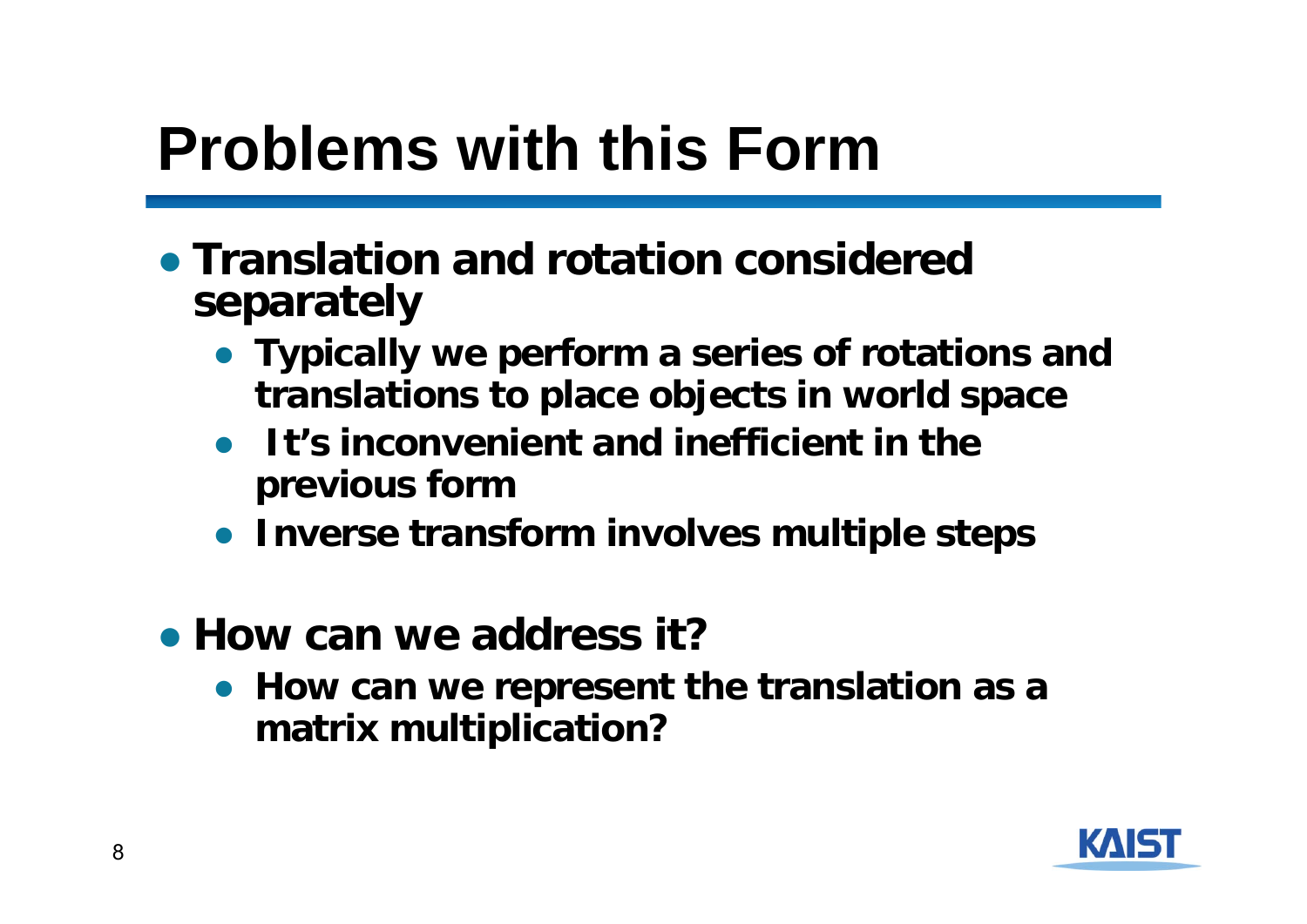## **Homogeneous Coordinates**

● **Consider our 2D plane as a subspace within 3D**



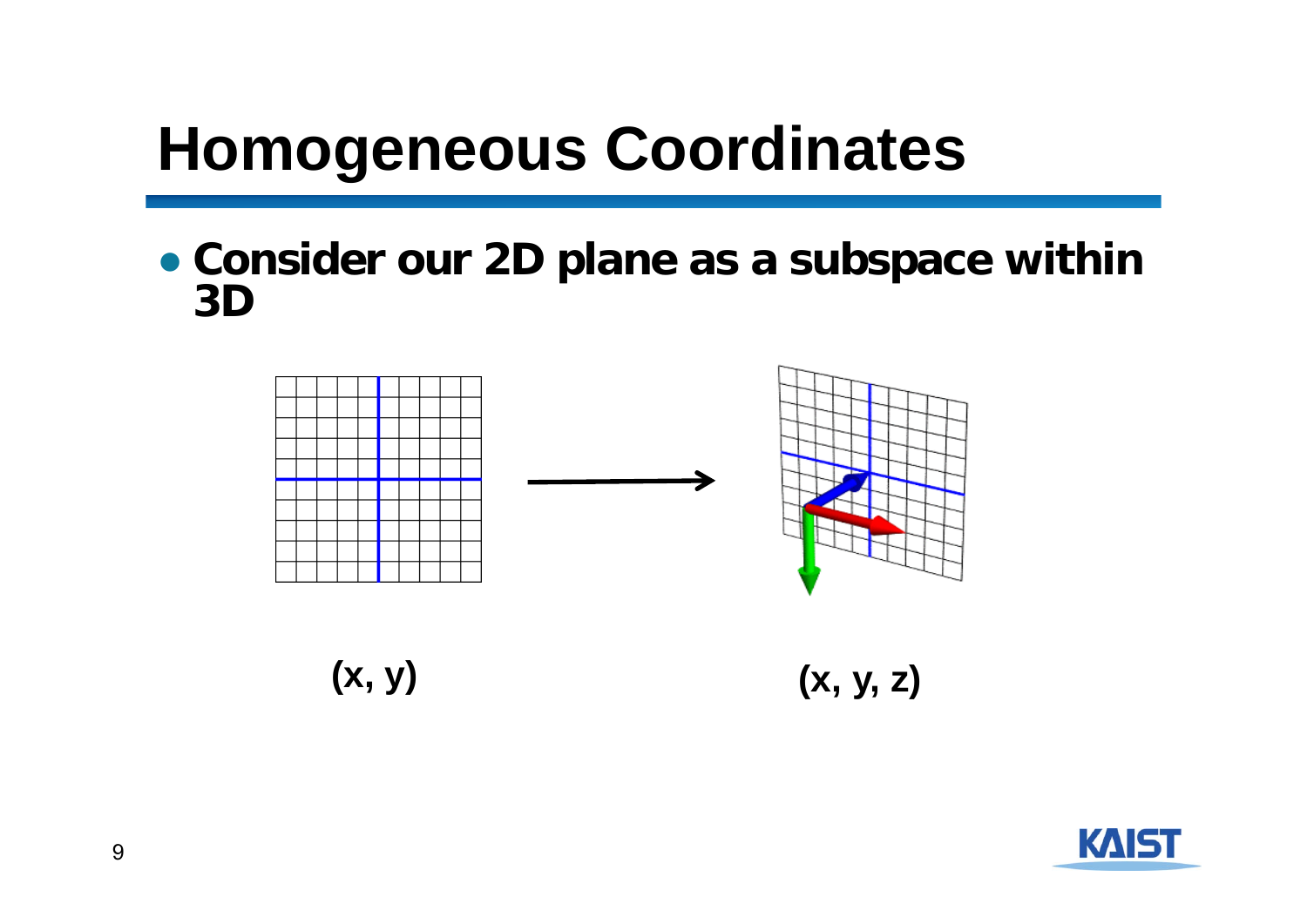# **Matrix Multiplications and Homogeneous Coordinates**

- **Can use any planar subspace that does not contain the origin**
- Assume our 2D space lies on the 3D plane *z = 1* 
	- ● **Now we can express all Euclidean transforms in matrix form:**

$$
\begin{bmatrix} x' \\ y' \\ 1 \end{bmatrix} = \begin{bmatrix} \cos \theta & -\sin \theta & t_x \\ \sin \theta & \cos \theta & t_y \\ 0 & 0 & 1 \end{bmatrix} \begin{bmatrix} x \\ y \\ 1 \end{bmatrix}
$$

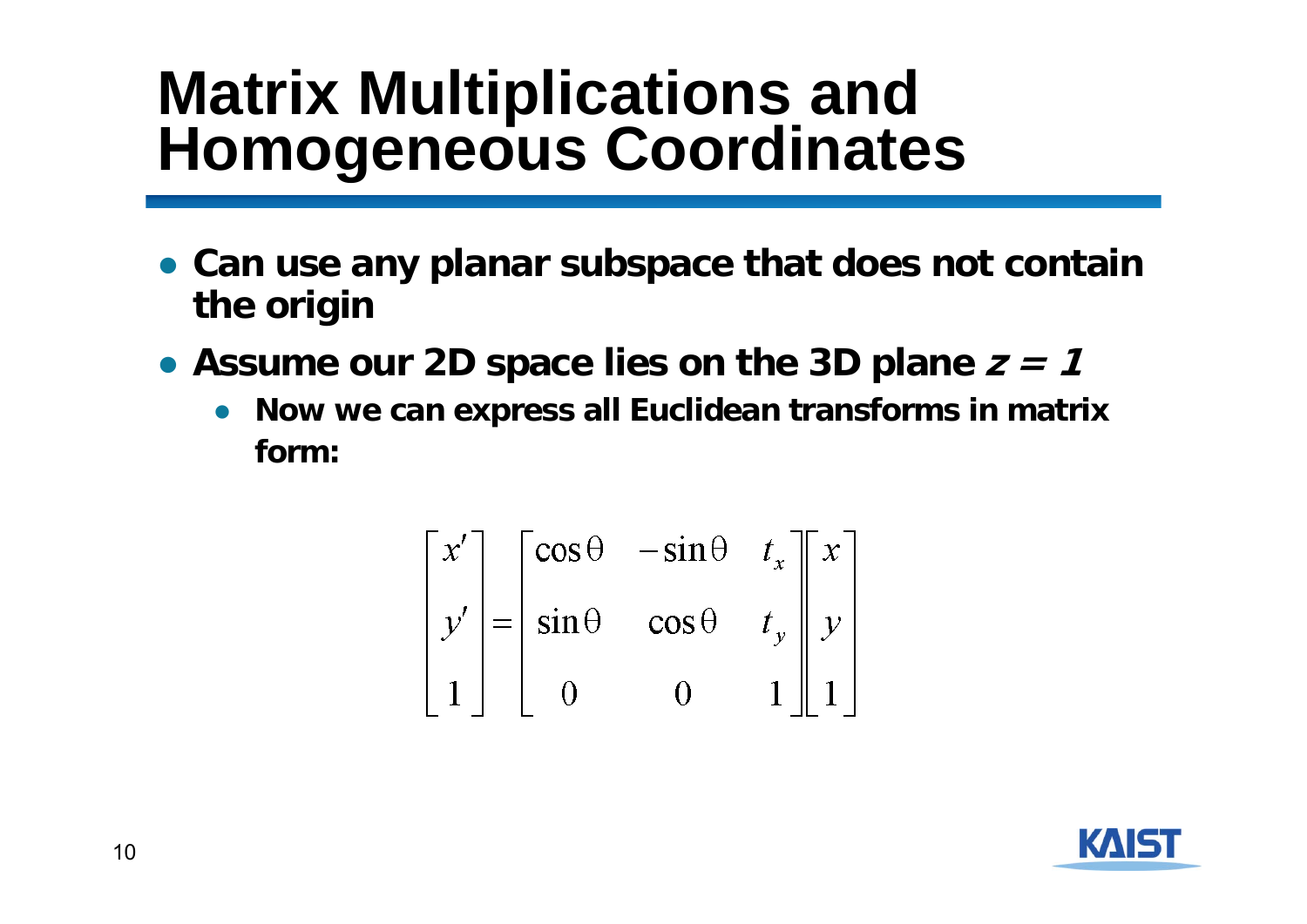# **Scaling**



● **S is a scaling factor**

$$
\begin{bmatrix} \mathbf{x} \\ \mathbf{y} \\ 1 \end{bmatrix} = \begin{bmatrix} \mathbf{s} & 0 & 0 \\ 0 & \mathbf{s} & 0 \\ 0 & 0 & 1 \end{bmatrix} \begin{bmatrix} \mathbf{x} \\ \mathbf{y} \\ \mathbf{1} \end{bmatrix}
$$

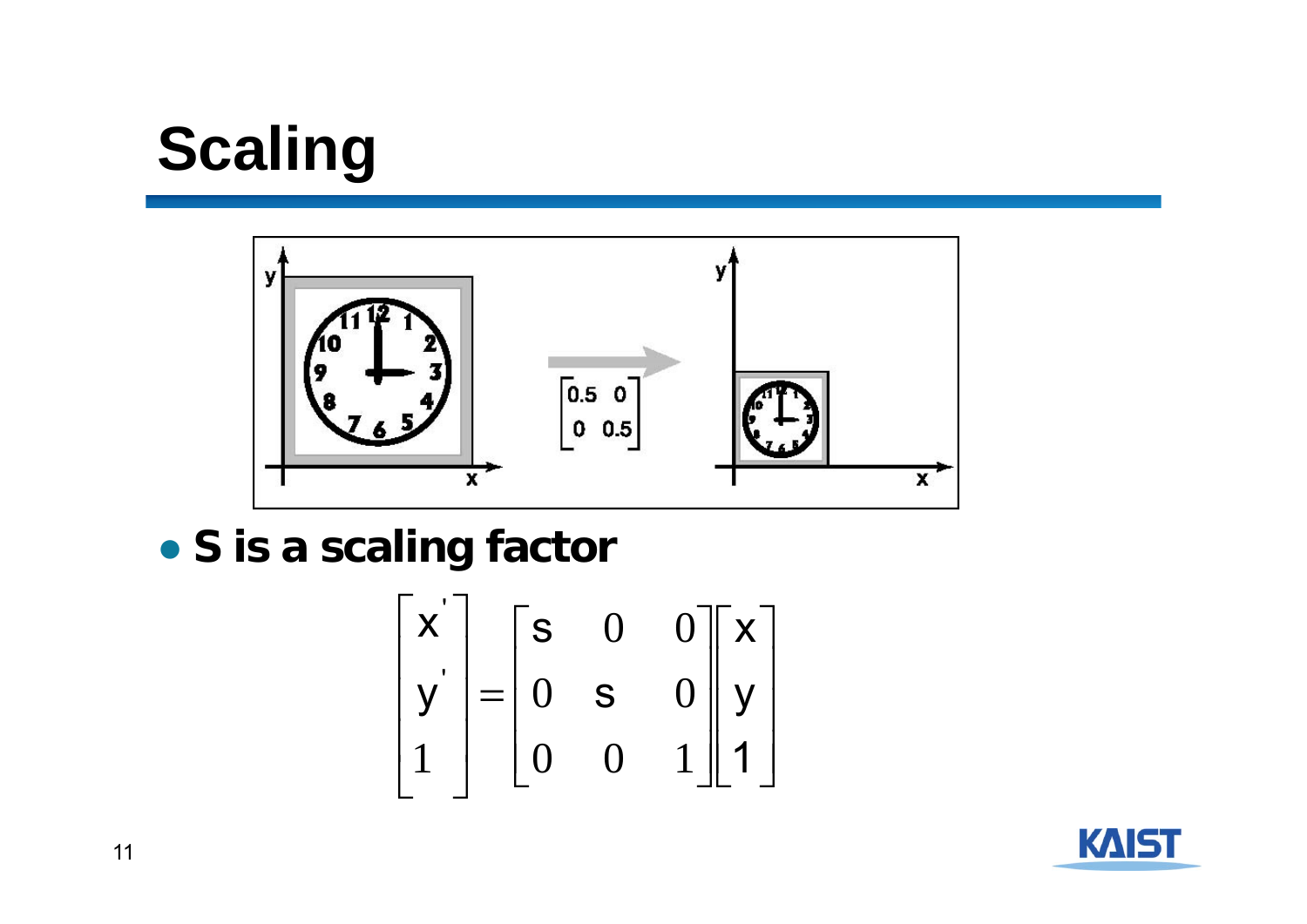#### **Example: World Space to NDC**

$$
\frac{x_{n} - (-1)}{1 - (-1)} = \frac{x_{w} - (w.l)}{w.r - w.l}
$$

$$
\mathbf{x}_{n} = 2\frac{\mathbf{x}_{w} - (\mathbf{w}.\mathbf{I})}{\mathbf{w}.\mathbf{r} - \mathbf{w}.\mathbf{I}} - 1
$$



$$
x_n = Ax_w + B
$$

$$
\mathcal{L}^{\mathcal{L}}(\mathcal{L}^{\mathcal{L}}(\mathcal{L}^{\mathcal{L}}))
$$

$$
A = \frac{2}{w.r - w.l}, \quad B = -\frac{w.r + w.l}{w.r - w.l}
$$

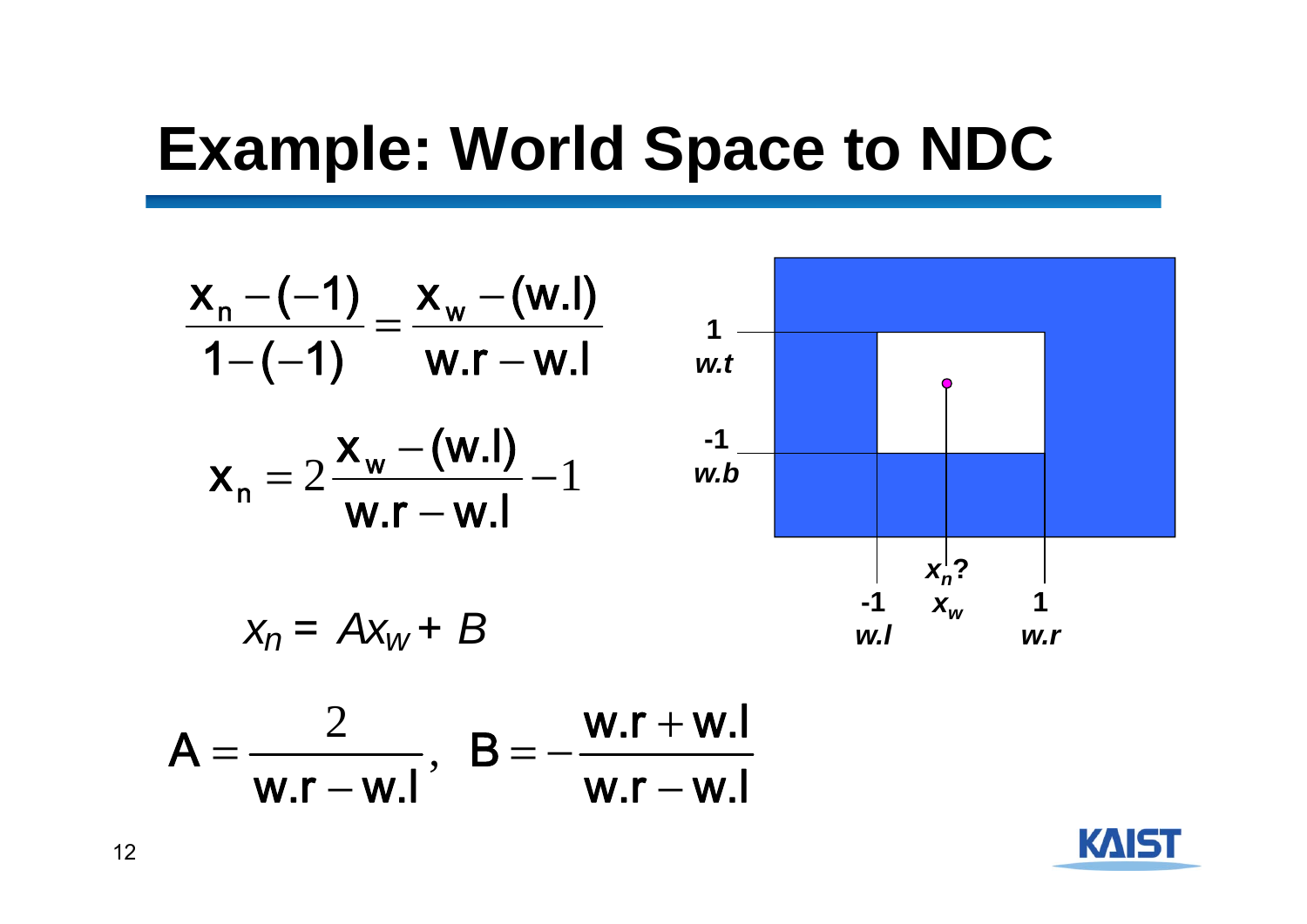# **Example: World Space to NDC**

- **Now, it can be accomplished via a matrix multiplication**
	- **Also, conceptually simple**

$$
\begin{bmatrix} x_{n} \\ y_{n} \\ 1 \end{bmatrix} = \begin{bmatrix} \frac{2}{w.r-w.l} & 0 & -\frac{w.r+w.l}{w.r-w.l} \\ 0 & \frac{2}{w.t-w.b} & -\frac{w.t+w.b}{w.t-w.b} \\ 0 & 0 & 1 \end{bmatrix} \begin{bmatrix} x_{w} \\ y_{w} \\ 1 \end{bmatrix}
$$

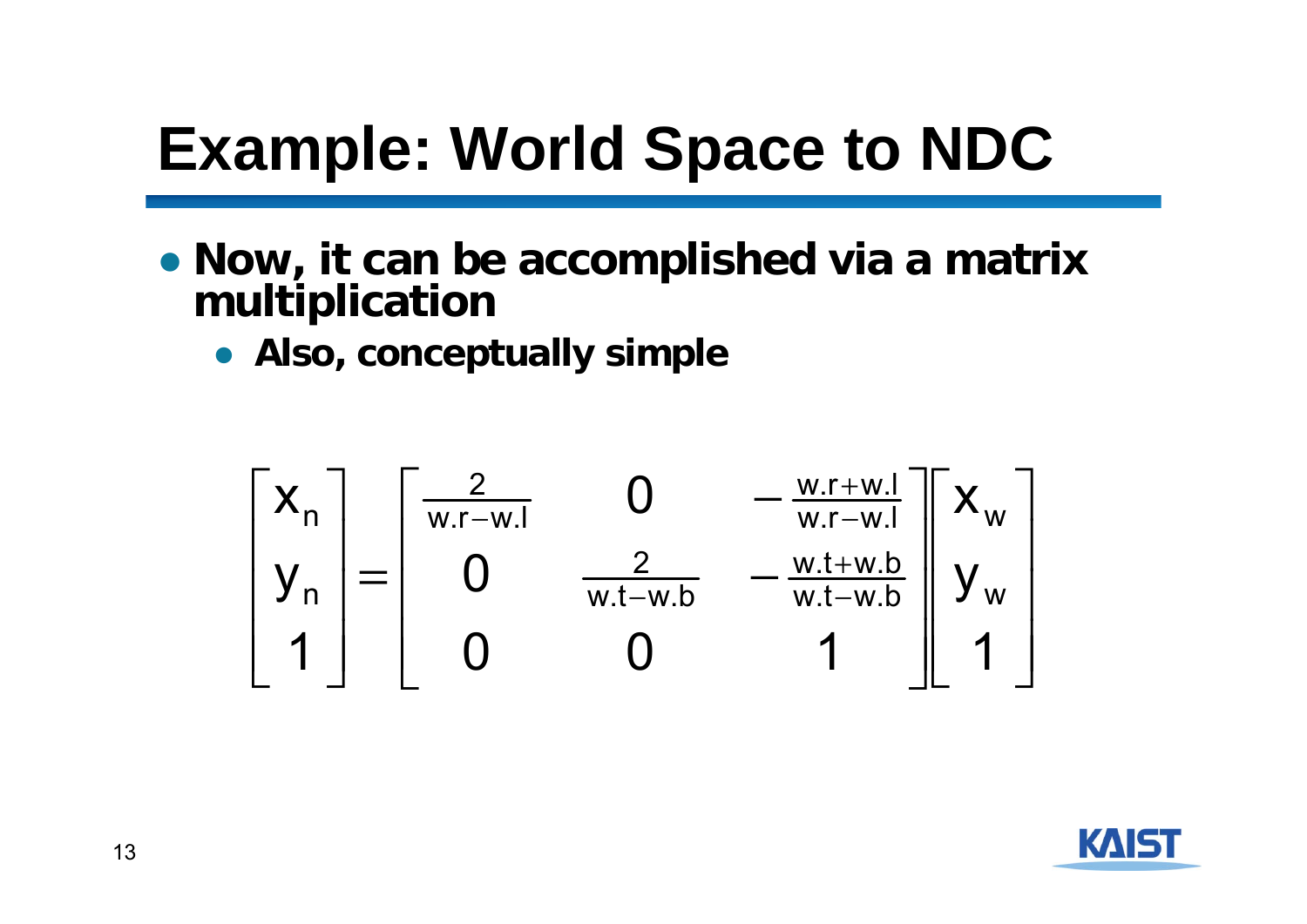# **Shearing**

- **Push things sideways**
- **Shear along x-axis**



 $\begin{bmatrix} 1 & 0 \\ 1 & 1 \end{bmatrix}$ 

● **Shear along y-axis**



 $\overline{\mathbf{x}}$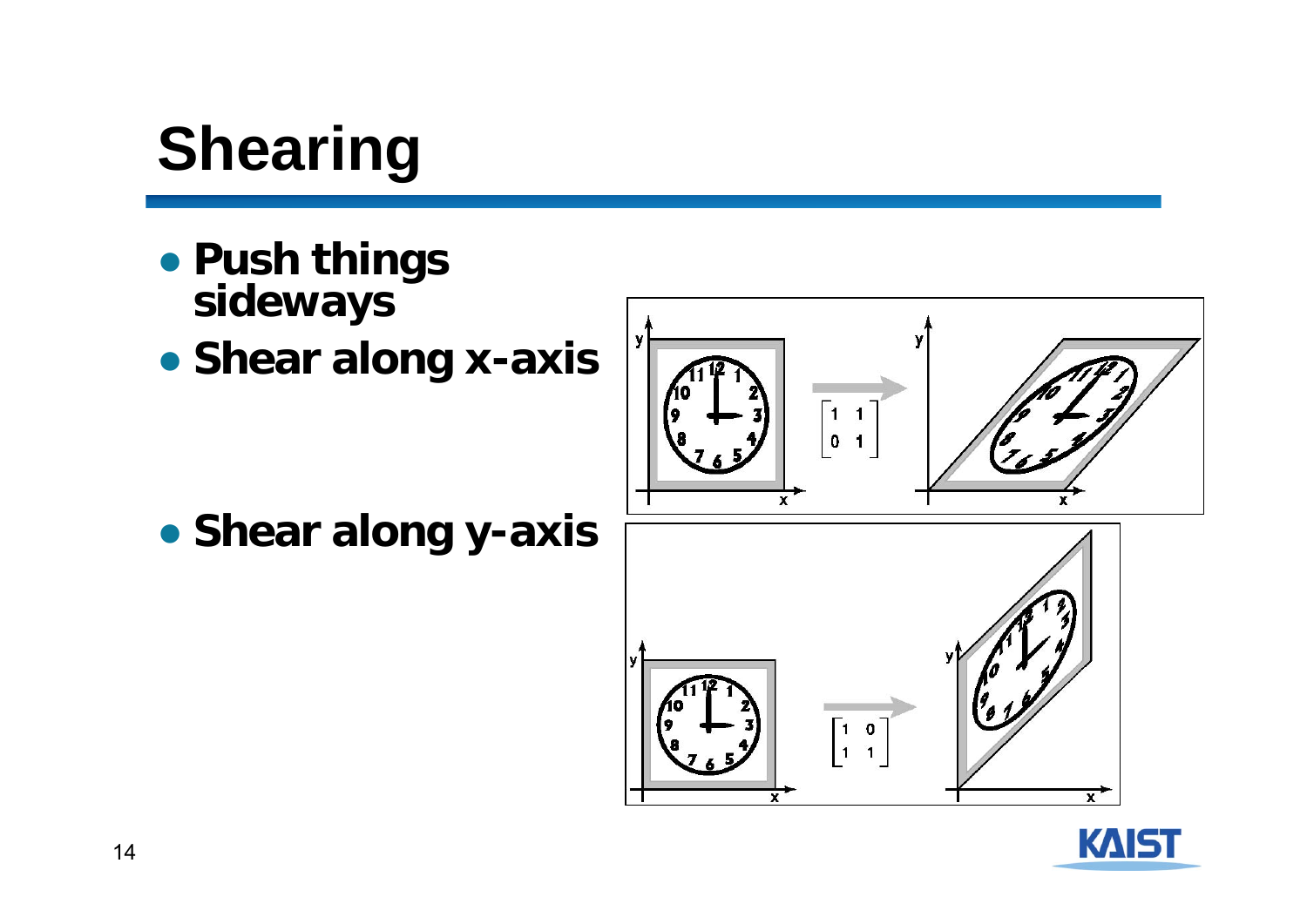### **Reflection**

#### ● **Reflection about x-axis**



#### ● **Reflection about y-axis**



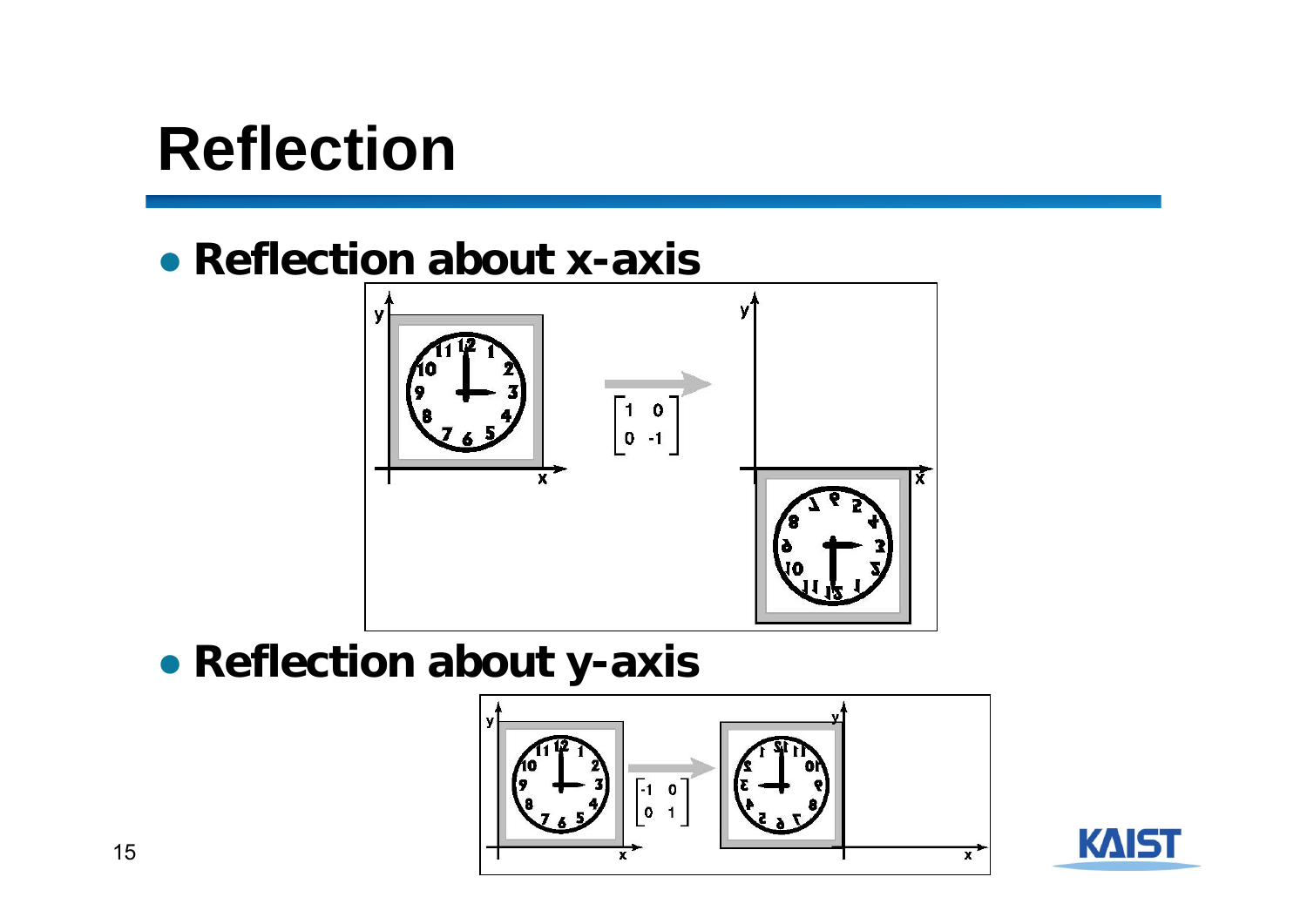# **Composition of 2D Transformation**

- **Quite common to apply more than one transformations to an object**
	- E.g.,  $v_2 = Sv_1$ ,  $v_3 = Rv_2$ , where S and R are scaling **and Rotation matrix**
- **Then, we can use the following representation:**
	- $\bullet$  **v**<sub>3</sub>=**R(Sv**<sub>1</sub>) or
	- $v_3 = (RS)v_1$
	- **why?**



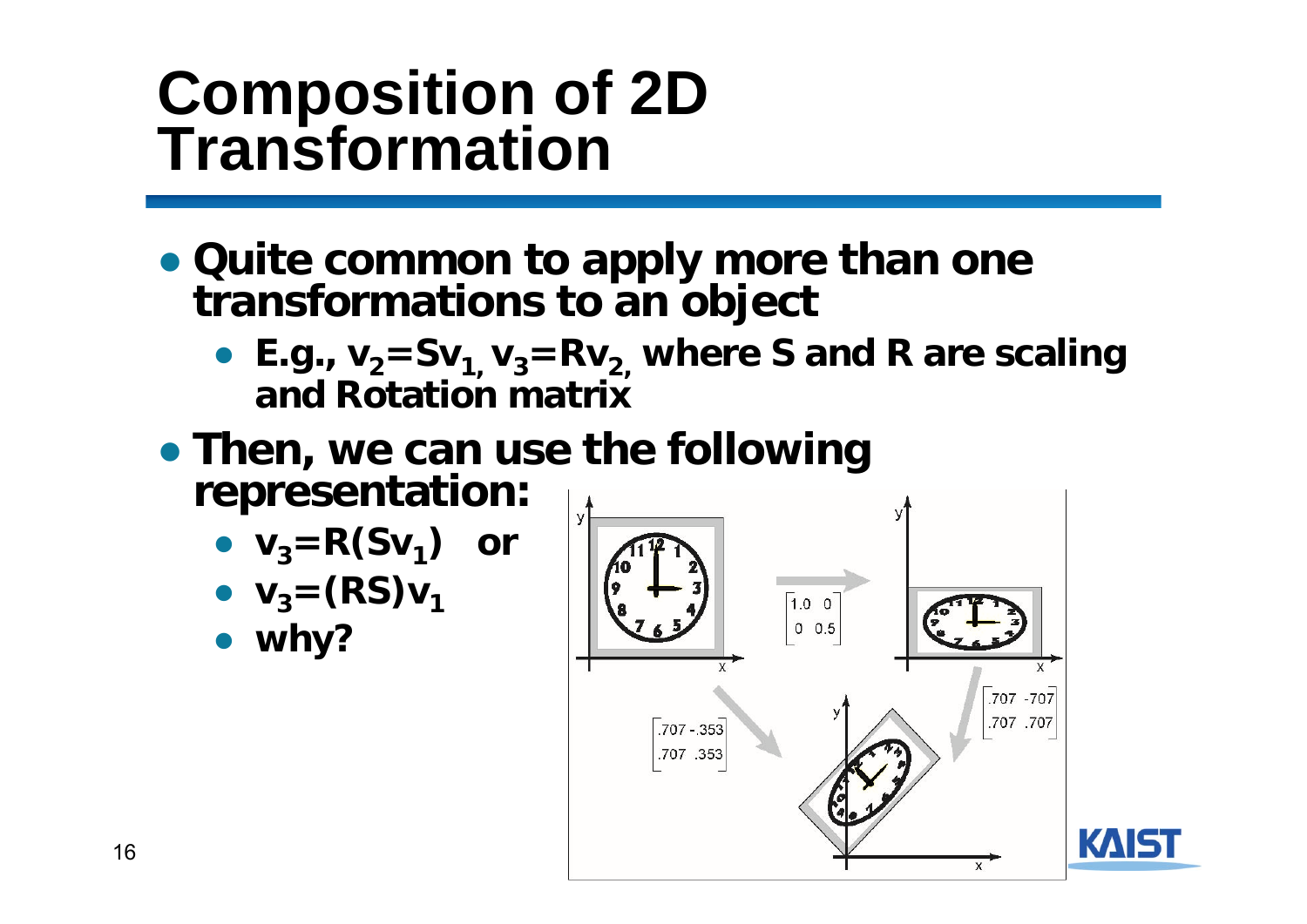## **Transformation Order**

● **Order of transforms is very important**

● **Why?**



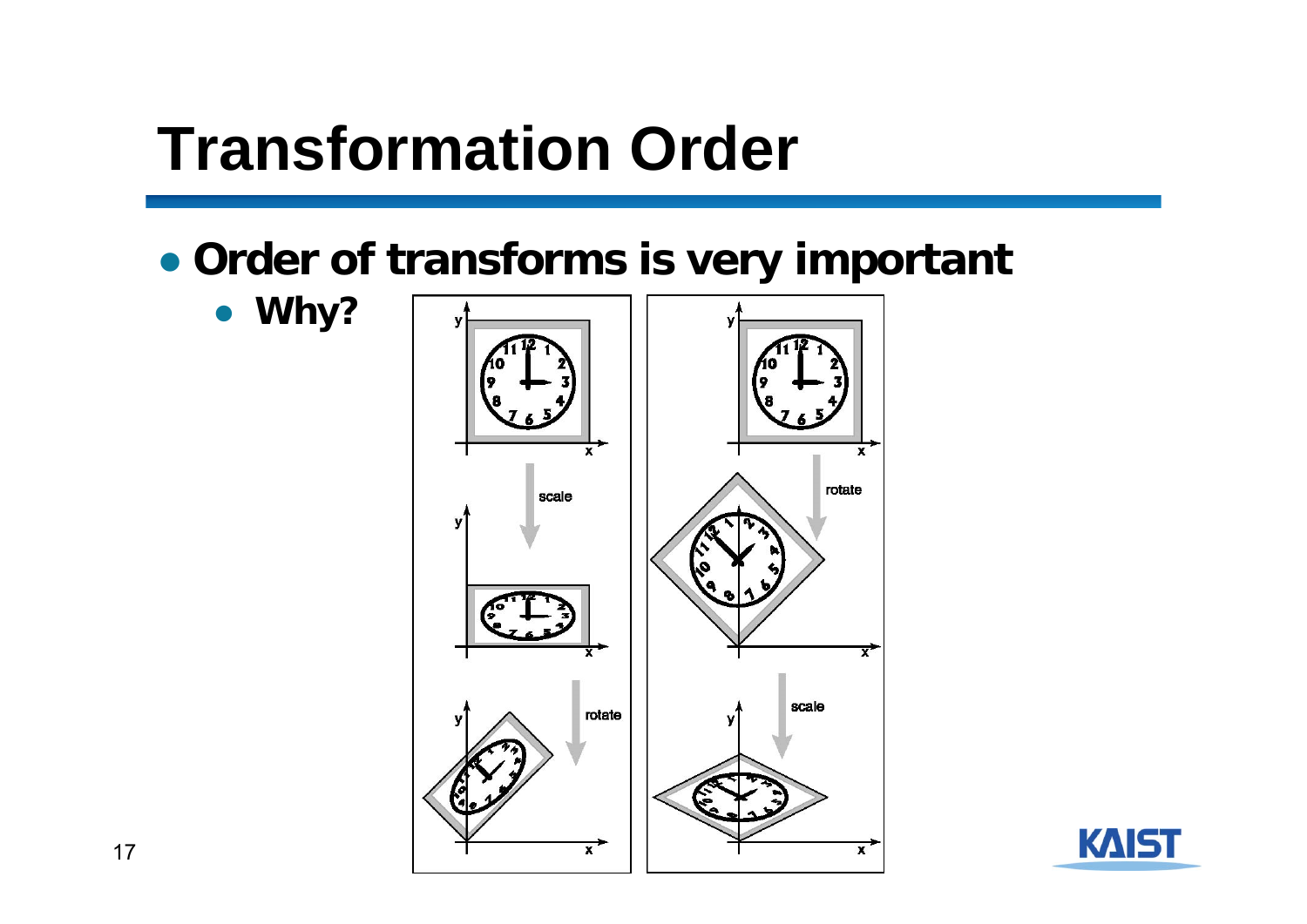# **Affine Transformations**

● **Transformed points (x', y') have the following form:**

$$
\begin{bmatrix} x' \\ y' \\ 1 \end{bmatrix} = \begin{bmatrix} a_{11} & a_{12} & a_{13} \\ a_{21} & a_{22} & a_{23} \\ 0 & 0 & 1 \end{bmatrix} \begin{bmatrix} x \\ y \\ 1 \end{bmatrix}
$$

- **Combinations of translations, rotations, scaling, reflection, shears**
- **Properties**
	- **Parallel lines are preserved**
	- **Finite points map to finite points**

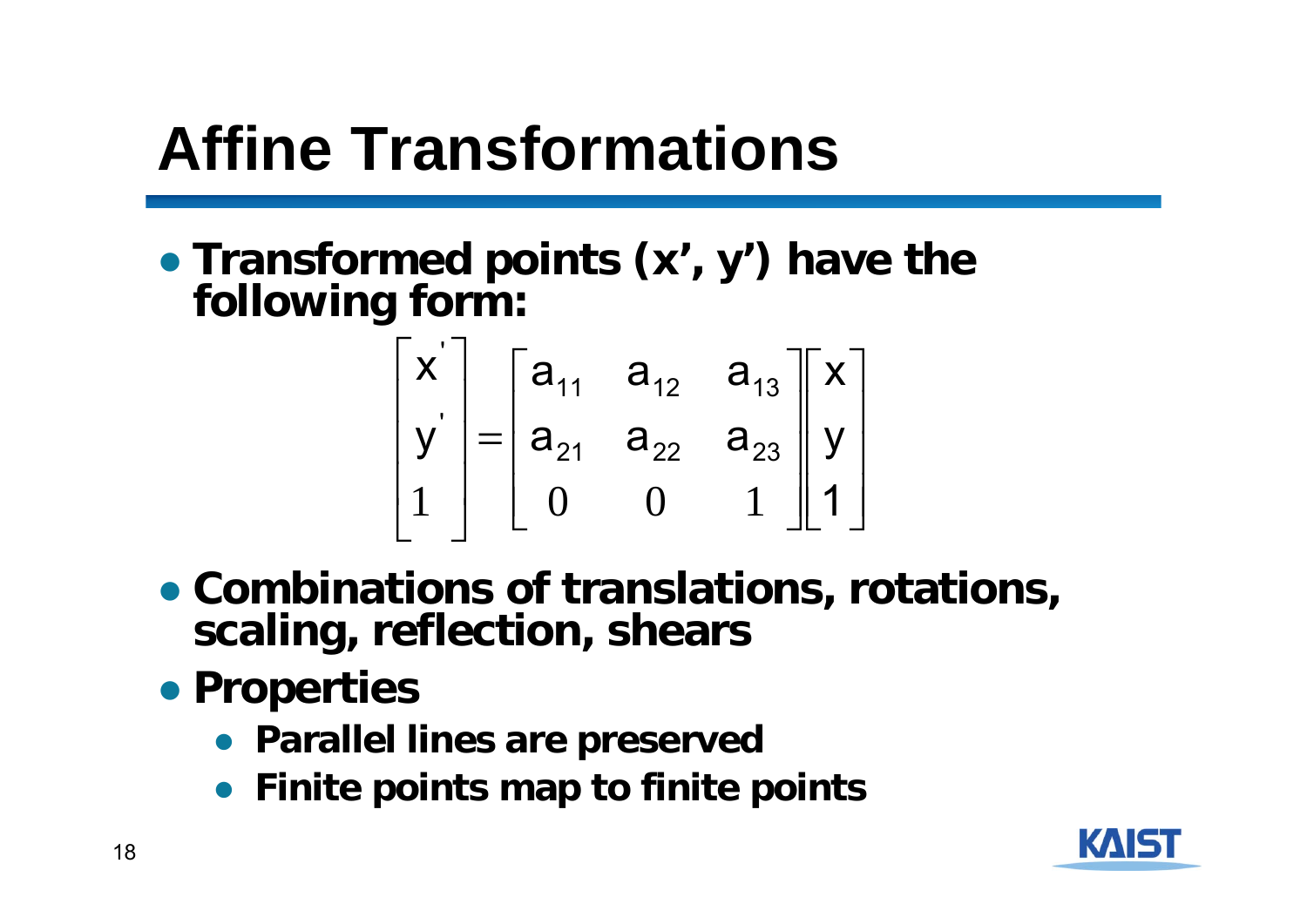# **Rigid-Body Transforms in OpenGL**

**glTranslate (tx, ty, tz); glRotate (angleInDegrees, axisX, axisY, axisZ); glScale(sx, sy, sz);**

**OpenGL uses matrix format internally.**

 **glm (Ver. 4.3) stands for OpenGL Mathematics**

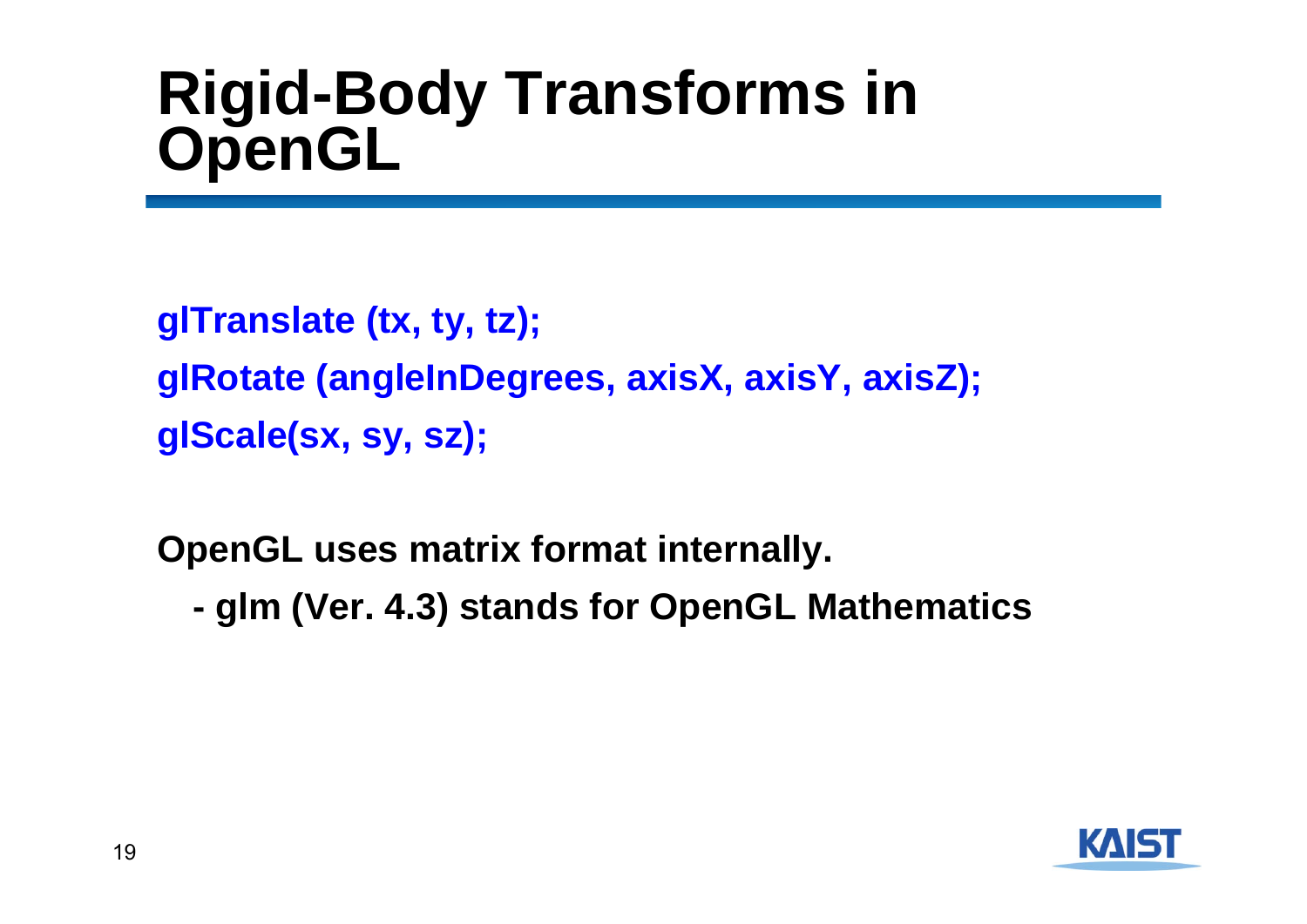# **OpenGL Example – Rectangle Animation (double.c)**



**Demo**

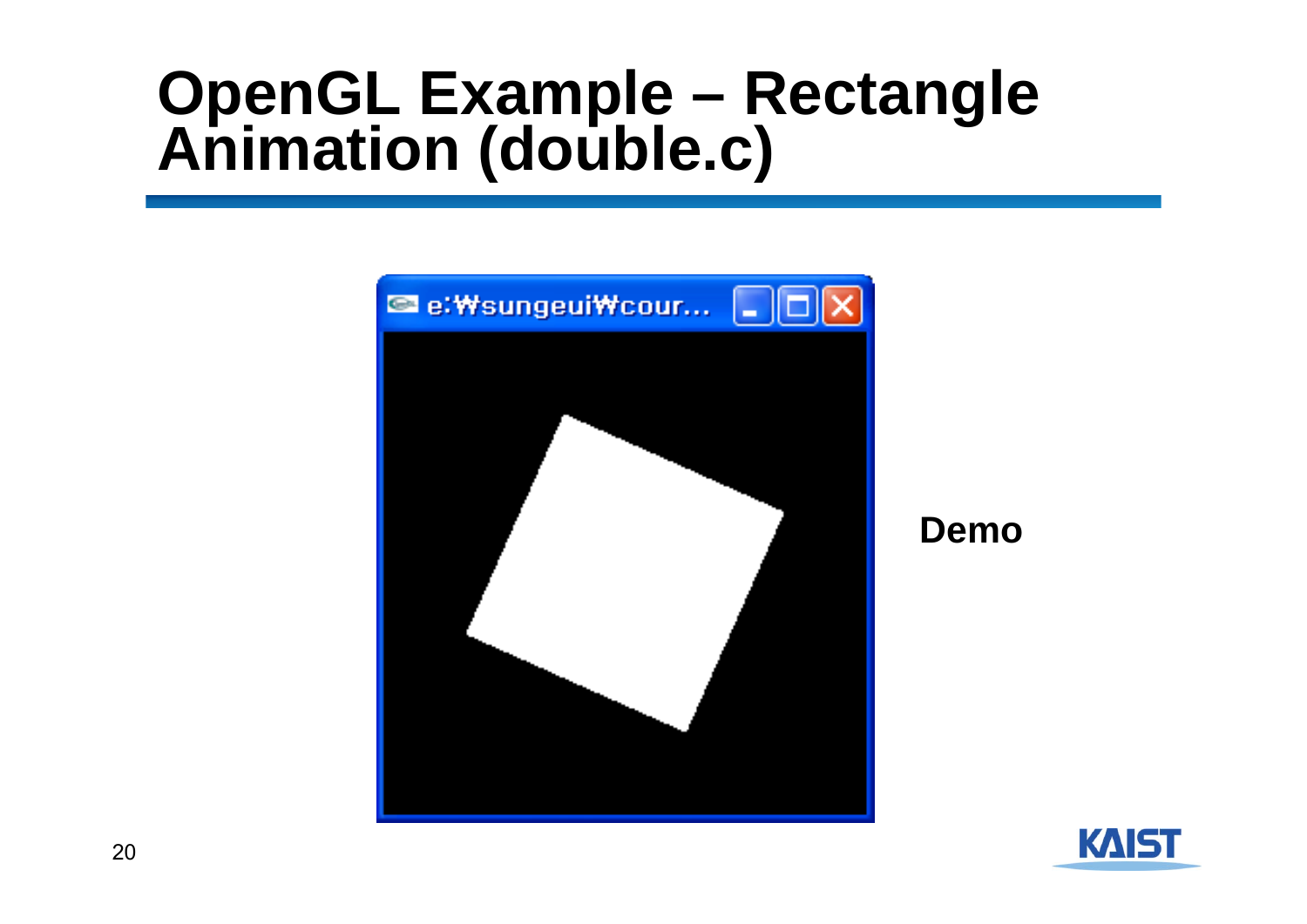# **Main Display Function**

```
void display(void)
{
 glClear(GL_COLOR_BUFFER_BIT);
```

```
glPushMatrix();
glRotatef(spin, 0.0, 0.0, 1.0);
glColor3f(1.0, 1.0, 1.0);
glRectf(-25.0, -25.0, 25.0, 25.0);
glPopMatrix();
```

```
glutSwapBuffers();
```


**}**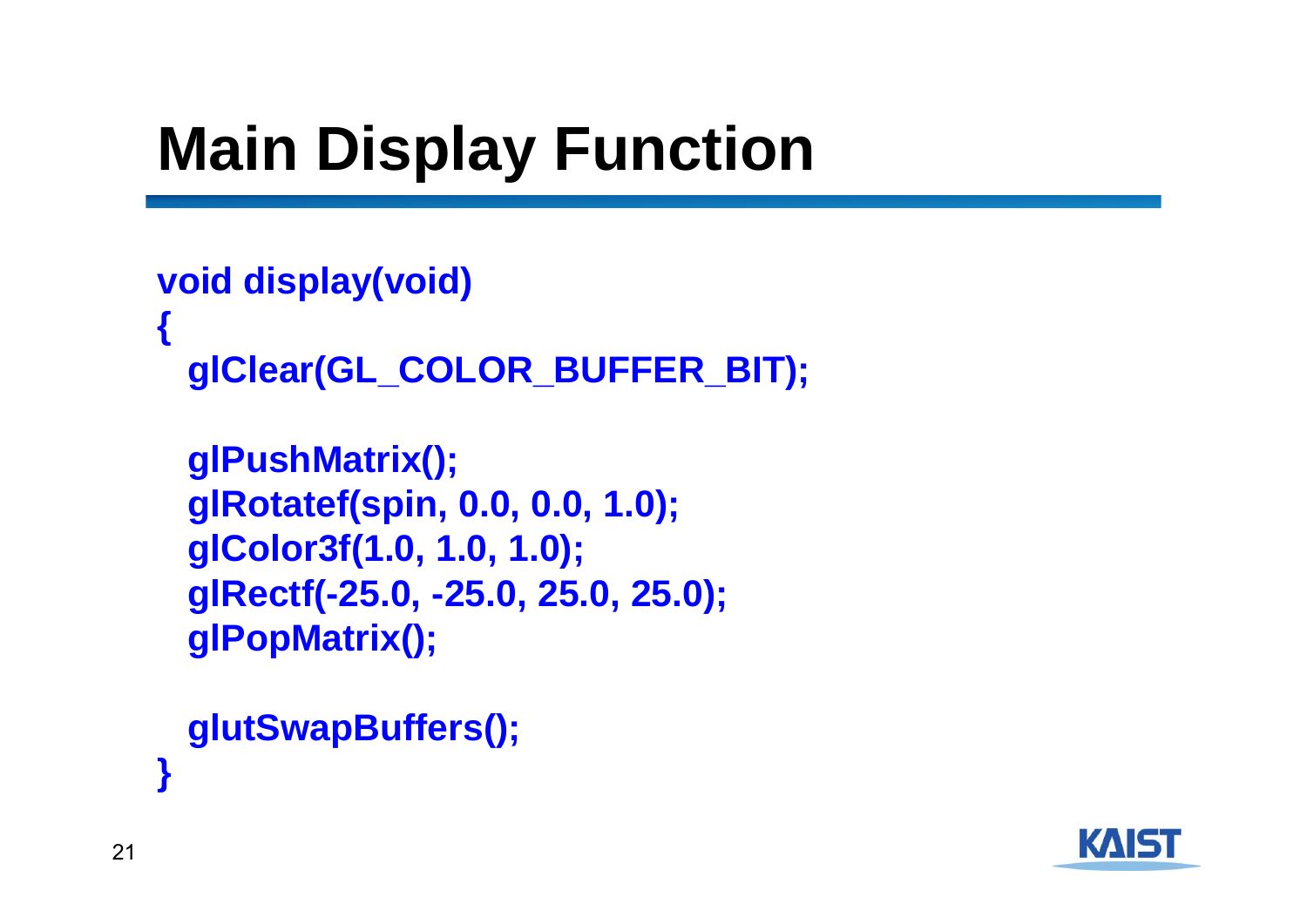#### **Frame Buffer**

- **Contains an image for the final visualization**
- **Color buffer, depth buffer, etc.**
- **Buffer initialization**
	- **glClear(GL\_COLOR\_BUFFER\_BIT);**
	- **glClearColor (..);**
- **Buffer creation**
	- **glutInitDisplayMode (GLUT\_DOUBLE | GLUT\_RGB);**
- **Buffer swap**
	- **glutSwapBuffers();**

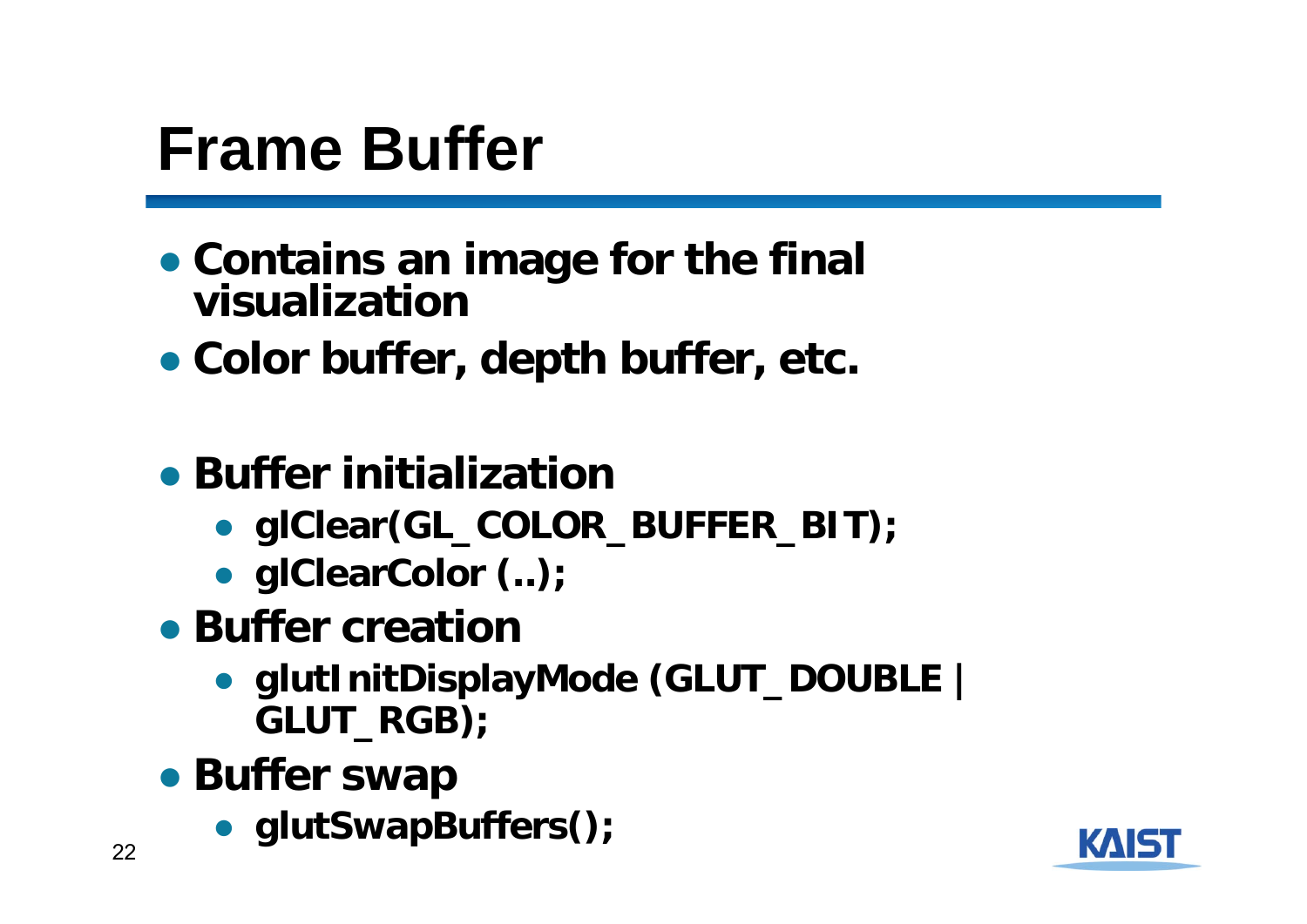#### **Matrix Stacks**

#### ● **OpenGL maintains matrix stacks**

- **Provides pop and push operations**
- **Convenient for transformation operations**
- **glMatrixMode() sets the current stack**
	- **GL\_MODELVIEW, GL\_PROJECTION, or GL\_TEXTURE**
- **glPushMatrix() and glPopMatrix() are used to manipulate the stacks**

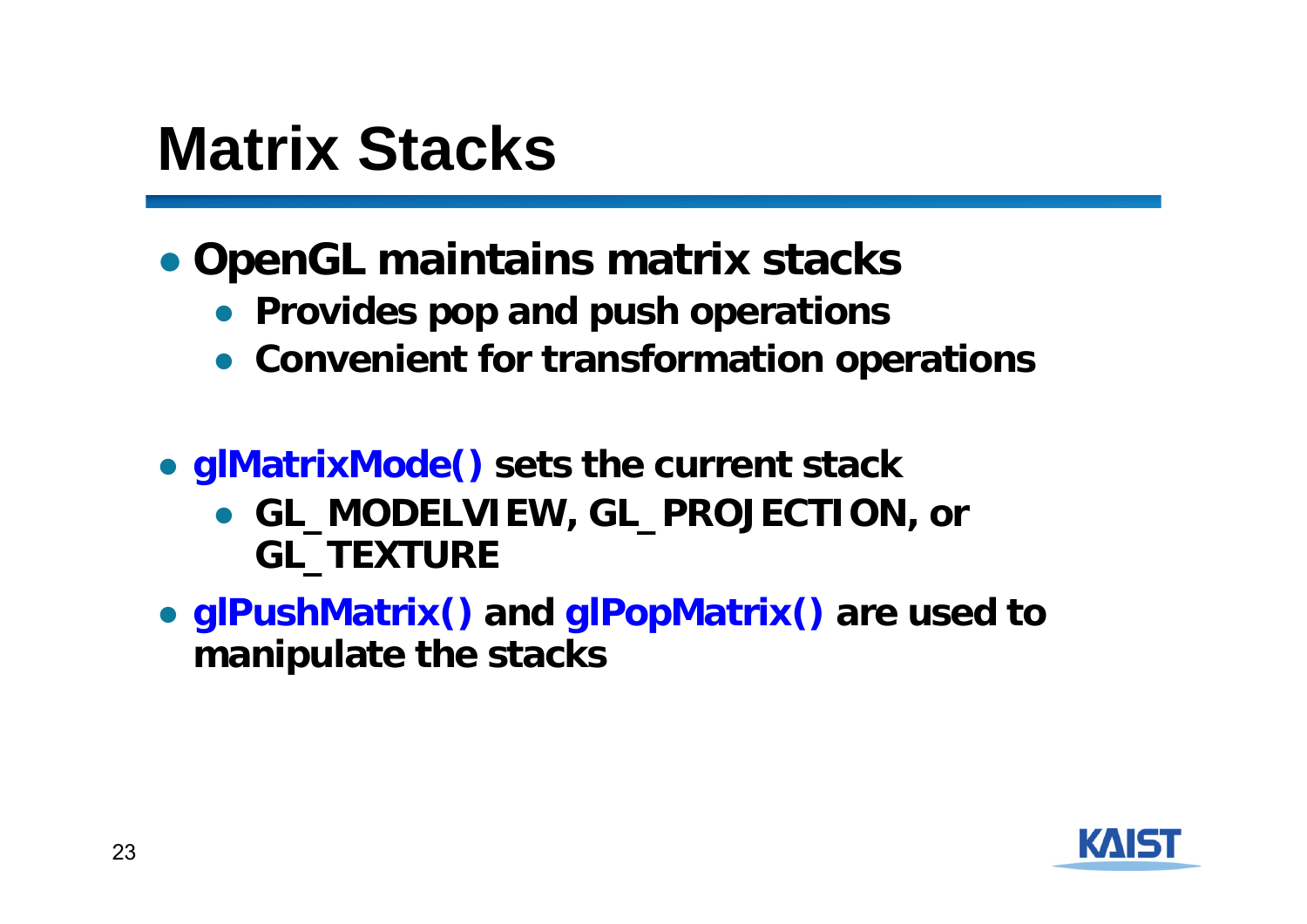## **OpenGL Matrix Operations**

**glTranslate(tx, ty, tz) glRotate(angleInDegrees, axisX, axisY, axisZ) glMultMatrix(\*arrayOf16InColumnMajorOrder)**

**glLoadMatrix (\*arrayOf16InColumnMajorOrder) glLoadIdentity()**

**Concatenate with the current matrix**

**Overwrite the current matrix**

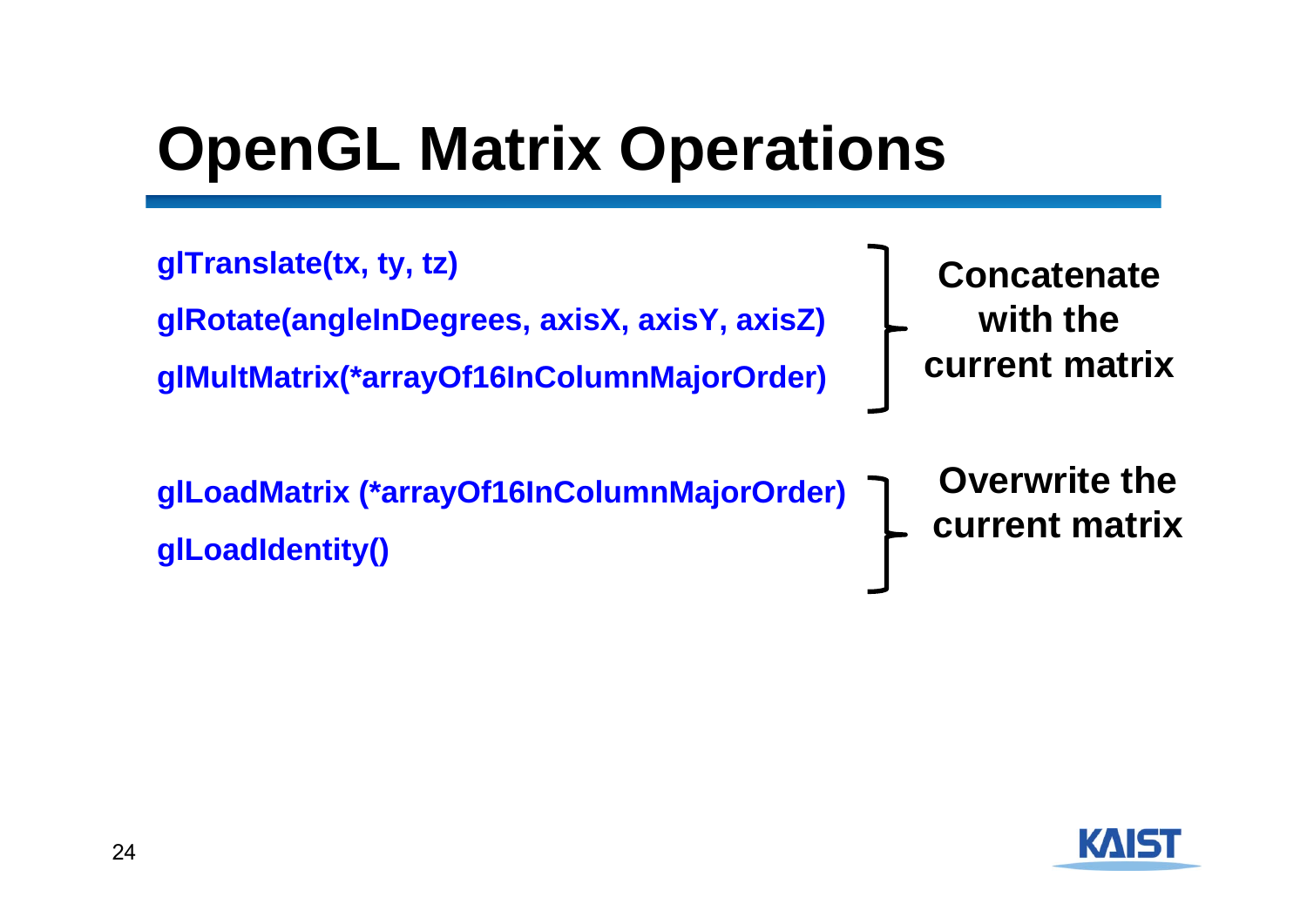# **Matrix Specification in OpenGL**

#### ● **Column-major ordering**

$$
M = \begin{bmatrix} m_1 & m_5 & m_9 & m_{13} \\ m_2 & m_6 & m_{10} & m_{14} \\ m_3 & m_7 & m_{11} & m_{15} \\ m_4 & m_8 & m_{12} & m_{16} \end{bmatrix}
$$

- **Reverse to the typical C-convention (e.g., m [i][j] : row i & column j)**
- **Better to declare m [16]**
- Also, glLoadTransportMatrix\*() & **Also, glLoadTransportMatrix\*() & glMultTransposeMatrix\*() are available**

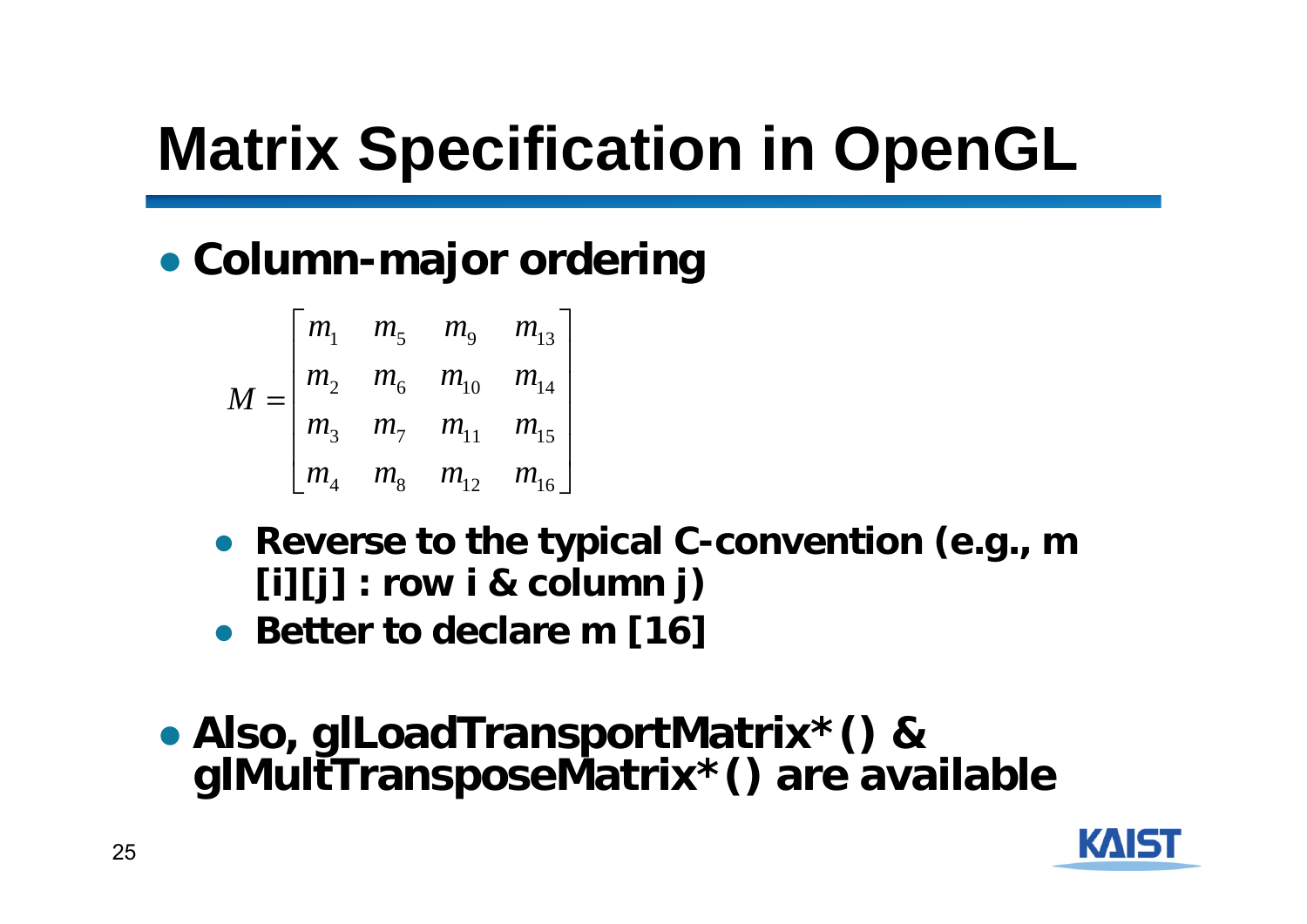### **Animation**

● **It consists of "redraw" and "swap"**

● **It's desirable to provide more than 30 frames per second (fps) for interactive applications**

● **We will look at an animation example based on idle-callback function**

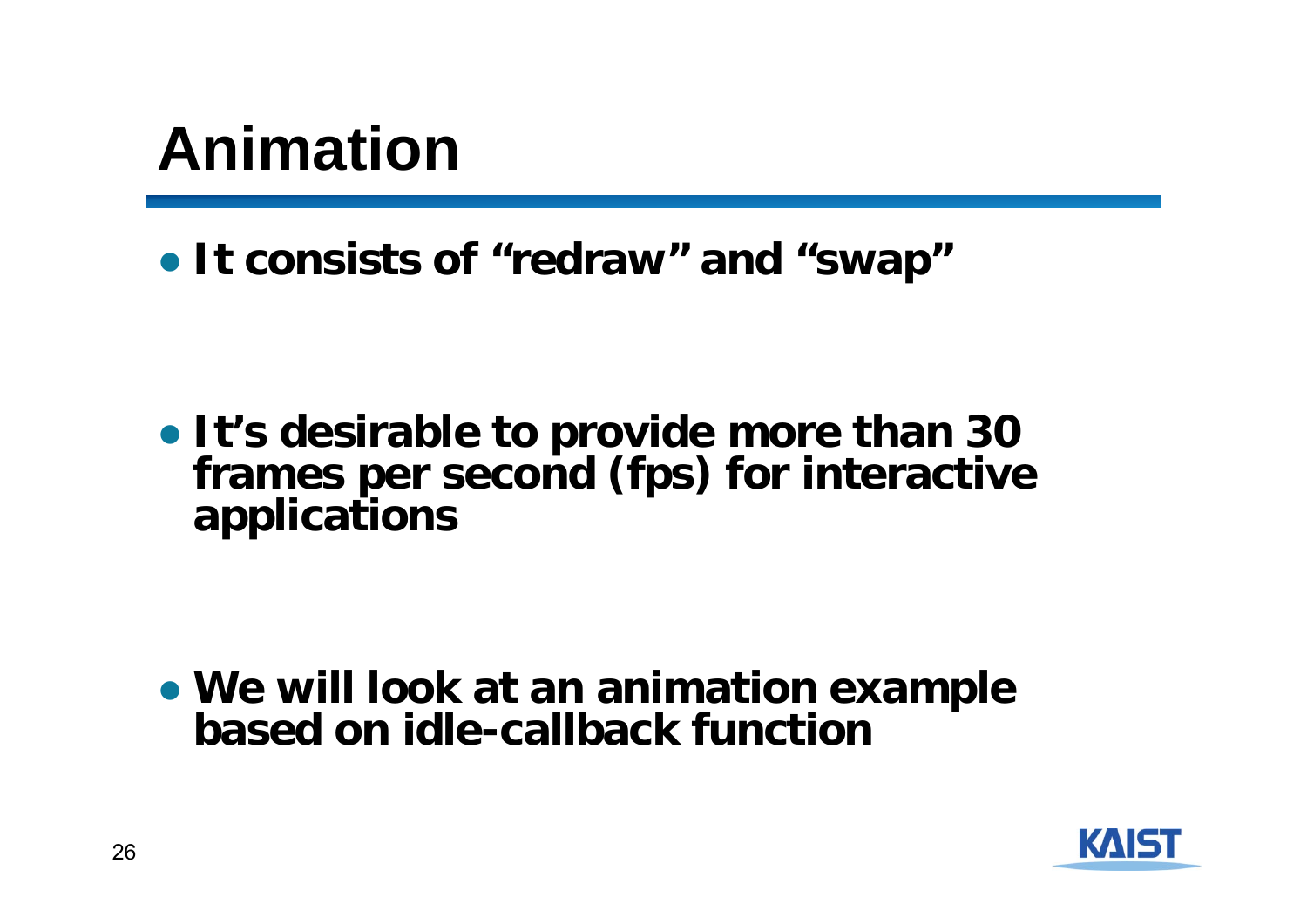## **Idle-based Animation**

```
void mouse(int button, int state, int x, int y) 
{
 switch (button) {
   case GLUT_LEFT_BUTTON:
    if (state == GLUT_DOWN)
      glutIdleFunc (spinDisplay);
    break;
   case GLUT_RIGHT_BUTTON:
    if (state == GLUT_DOWN)
      glutIdleFunc (NULL);
    break;
 }
}
                                          {
```

```
void spinDisplay(void)
 spin = spin + 2.0;
 if (spin > 360.0)
   spin = spin - 360.0;
 glutPostRedisplay();
}
```
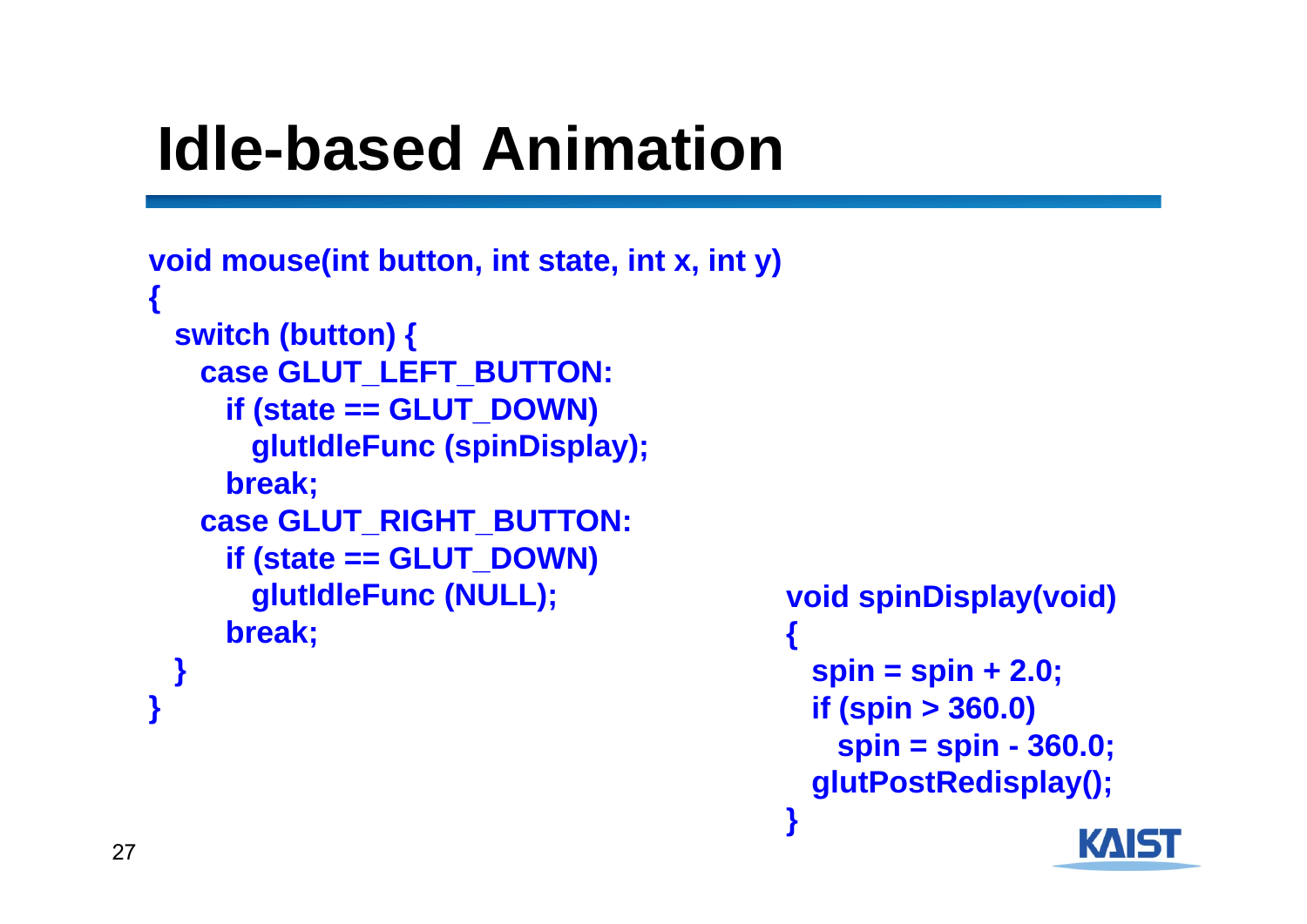## **Class Objectives were:**

- **Write down simple 2D transformation matrixes**
- **Understand the homogeneous coordinates and its benefits**
- **Know OpenGL-transformation related API**
- **Implement idle-based animation method**

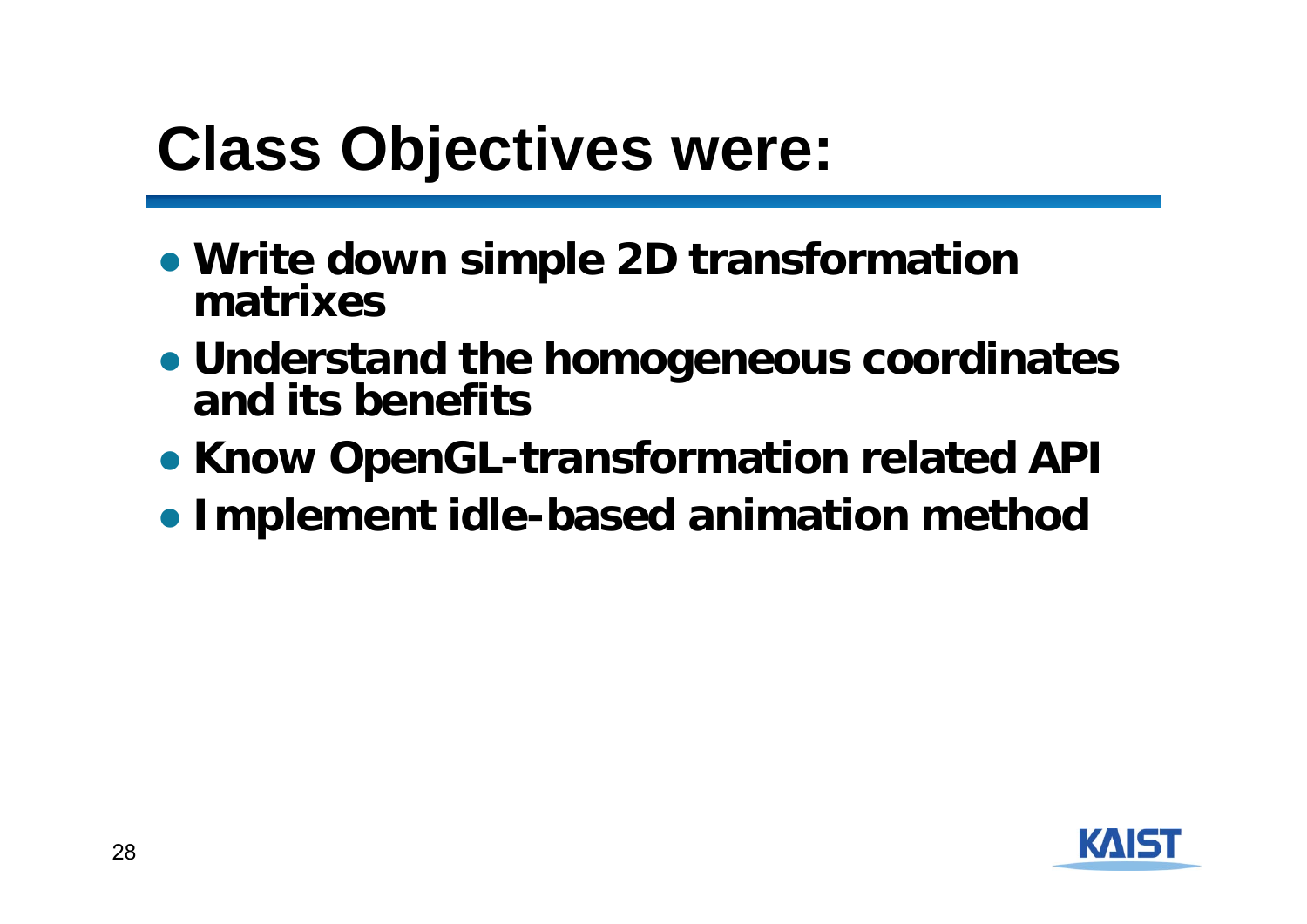#### **Homework**

- **Go over the next lecture slides before the class**
- **Watch 2 SIGGRAPH videos and submit your summaries before every Tue. class**
	- **Submit online**
	- **Just one paragraph for each summary**

#### **Example:**

#### **Title: XXX XXXX XXXX**

**Abstract: this video is about accelerating the performance of ray tracing. To achieve its goal, they design a new technique for reordering rays, since by doing so, they can improve the ray coherence and thus improve the overall performance.**

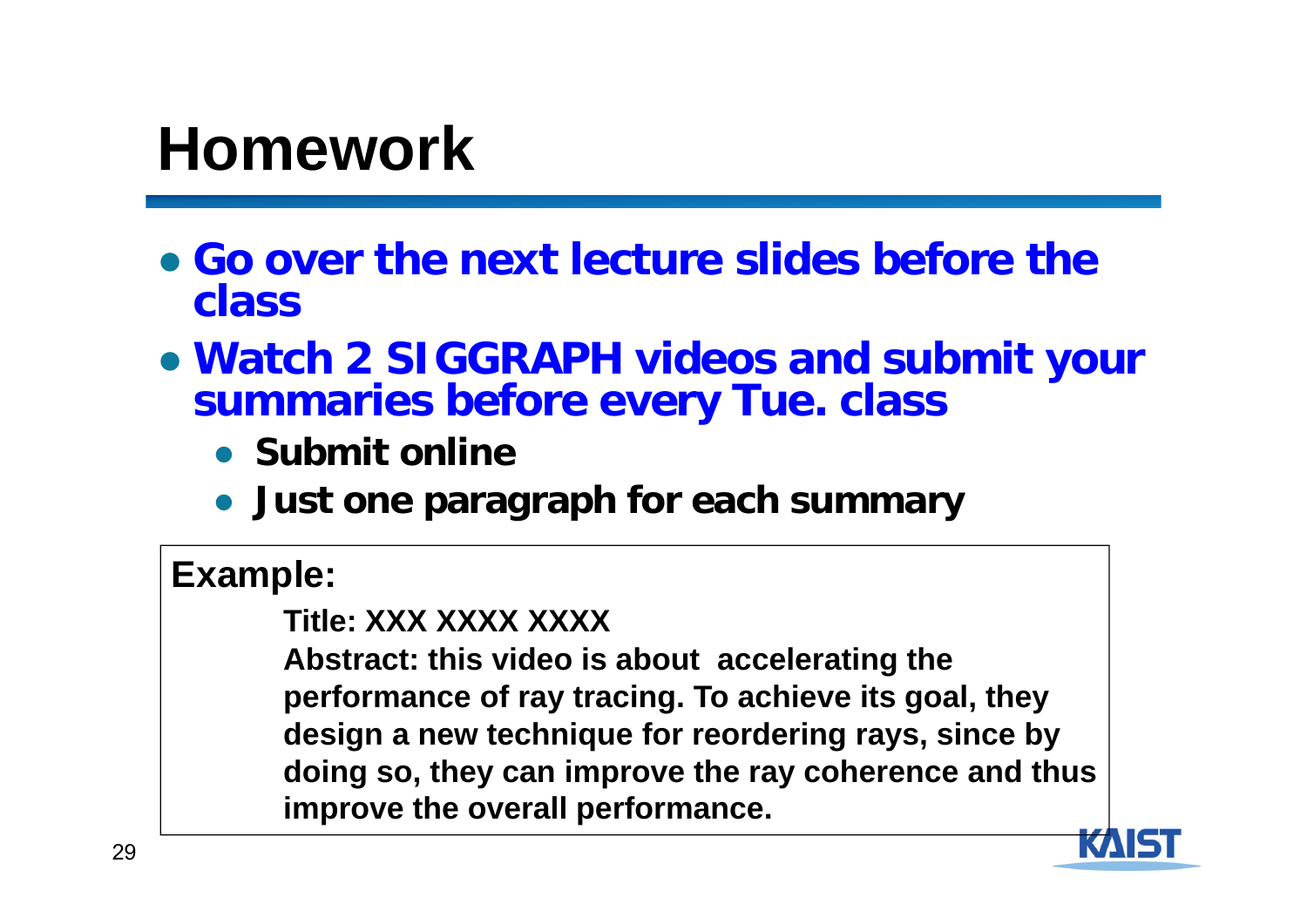## **Any Questions?**

- **Come up with one question on what we have discussed in the class and submit at the end of the class**
	- **1 for already answered questions**
	- **2 for typical questions**
	- **3 for questions with thoughts or that surprised me**

#### ● **Submit at least four times during the whole semester**